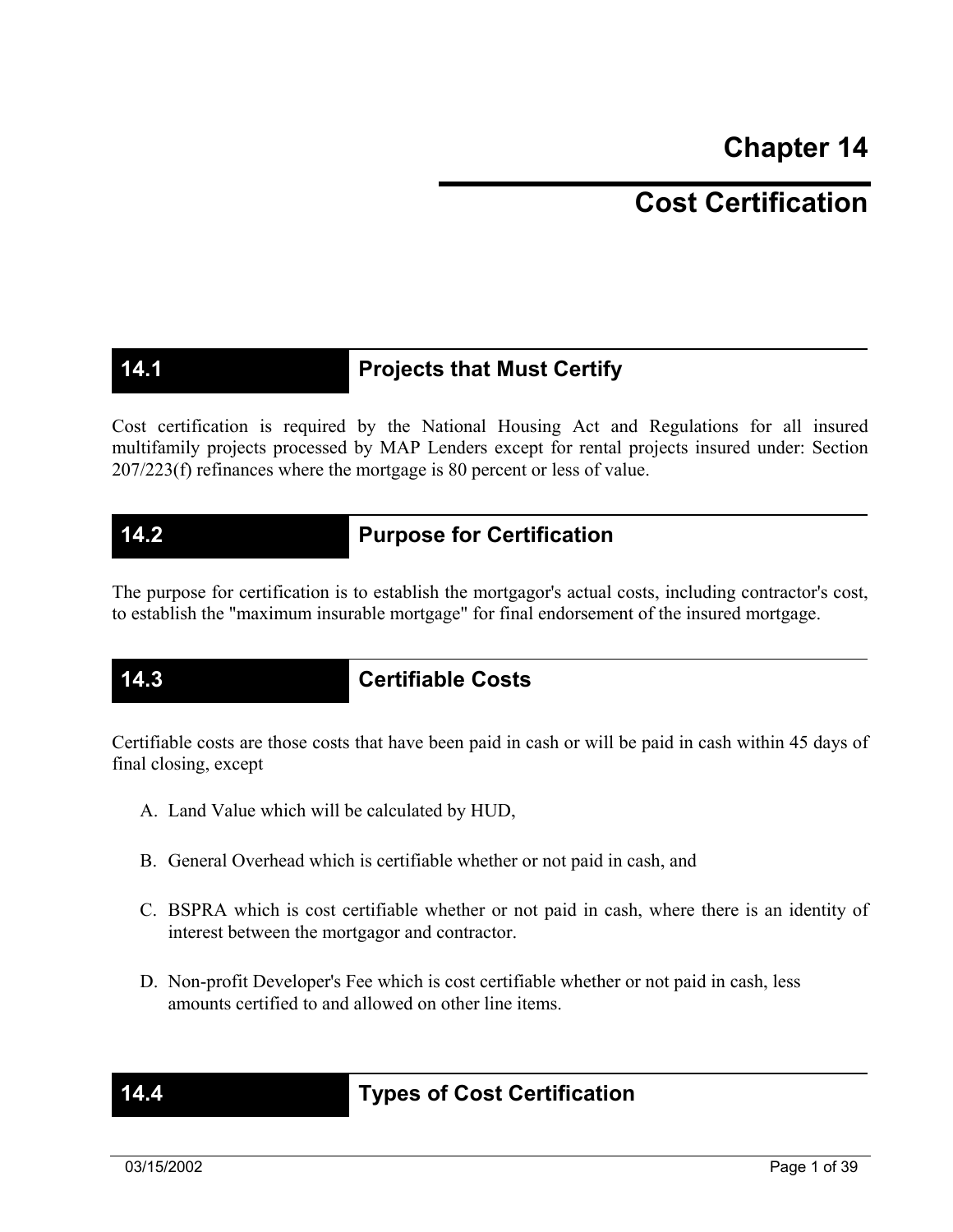- A. Standard or "Long Form" Certification is required, except for projects permitted to use the "simplified" cost certification, and for certification of projects insured under Section 207 or Section 232 pursuant to Section 223(f).
- B. Simplified Certification is restricted to projects involving 40 or less units of proposed construction or substantial rehabilitation. Simplified Certification is used for Sections 207/223(f) and 232/223(f), regardless of size.
- C. Section 223(f) Certification is required for all projects insured under Section 207 or Section 232 pursuant to Section 223(f), except that certification is not required for Section 207/223(f) transactions, where the mortgage is 80 percent or less of value.
- D. Section 223(f) Supplemental Certification is required for projects identified in paragraph C above, where completion of repairs is permitted after closing

### **14.5 Entities That Must Cost Certify**

- A. Mortgagor must certify for all projects, except 207/223(f) refinances where the insured mortgage is 80 percent or less of value.
- B. Contractor must cost certify where:
	- 1. The Contractor has an identity of interest with the mortgagor, whether such identity of interest existed before the initial closing (for insured advances projects) or issuance of the Firm Commitment (for insurance upon completion projects), or the identity of interest developed after those dates; and/or
	- 2. The contractor used the Construction Contract-Cost Plus, Form HUD-92442A, whether or not any identity of interest with the mortgagor existed or came into being.
- C. Subcontractor at any tier, equipment lessor, material supplier, and manufacturer of industrialized housing must cost certify where:
	- 1. The total of all subcontracts, purchases and leases is more than .5 percent of the mortgage, and
	- 2. An identity of interest exists or comes into being between such subcontractor, equipment lessor, material supplier, or manufacturer of industrialized housing and either:
		- a. The mortgagor, or
		- b. The contractor, where the contractor must cost certify.

### **Sequence of Events**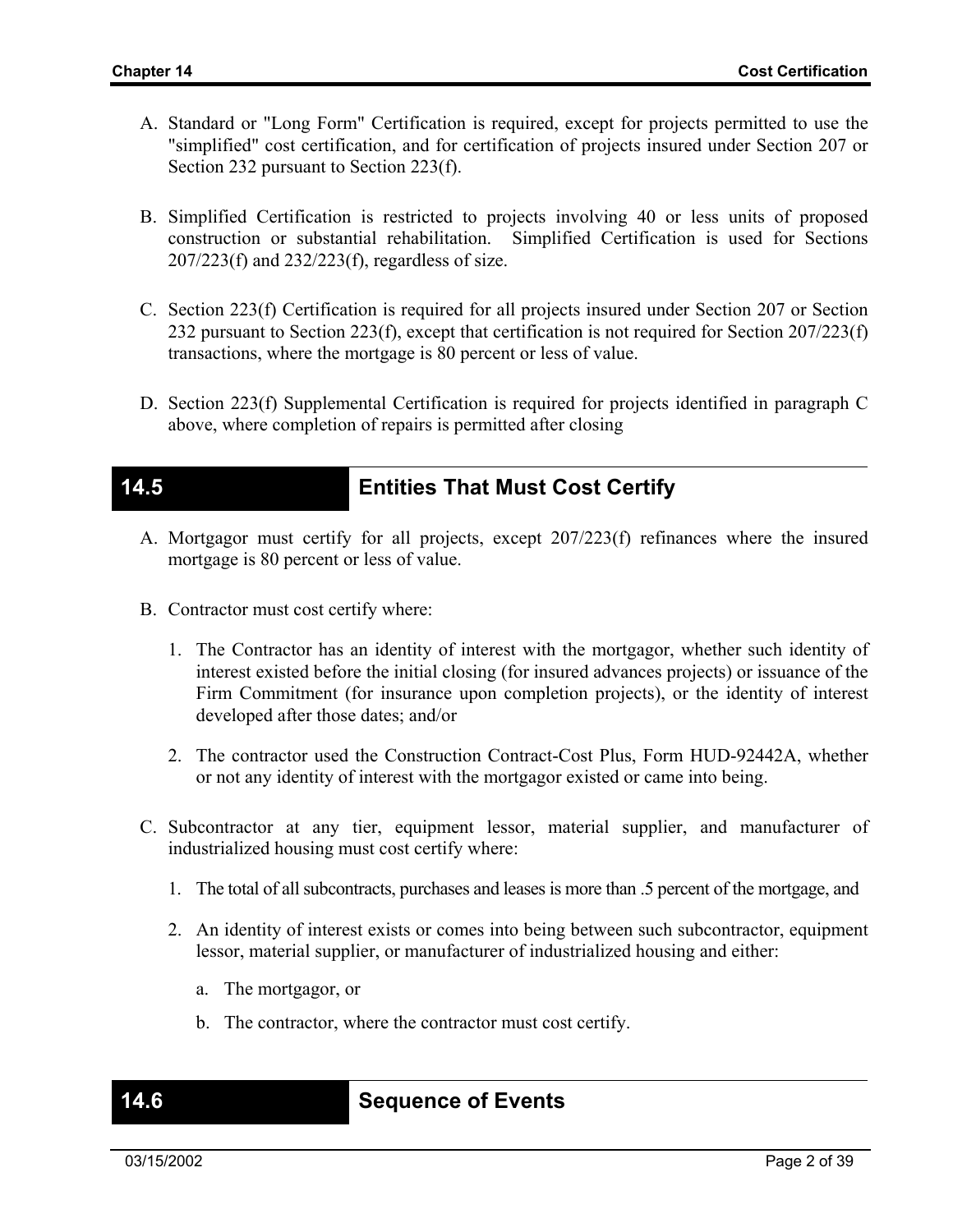- A. Notification of Pre-Cost Certification Conference. HUD must notify the mortgagee, mortgagor, and contractor when the project is 80 percent complete. HUD should notify new sponsors and general contractors earlier than 80 percent completion. The letter should state that:
	- 1. The conference should be attended by the mortgagor, general contractor, their accountants, and the mortgagee.
	- 2. Enclose with the letter the 800 number or the Internet address for:
		- a. Handbook IG 2000.4, Consolidated Audit Guide for HUD Programs.
		- b. Four copies of each of the applicable forms:
			- (1) Form HUD-92330, Mortgagor's Certificate of Actual Cost.
			- (2) Form HUD-92330A, Contractor's Certificate of Actual Cost, if applicable.
- B. Conduct of Conference is the responsibility of the assigned HUD Staff and should be held before the project is 90 percent complete. At the conference HUD staff will explain:
	- 1. Final completion, administrative completion, and cut off dates.
	- 2. Documentation required for cost certification including the income statement and balance sheet.
	- 3. Remind the mortgagor and accountant that they are responsible for computing the liquidated damages/actual damages and incentive portions, if applicable, of the construction contract using the certified amounts on HUD-92330.
	- 4. Necessity for a careful review and completeness of the documentation including dates and signatures, and timeliness of the submission, HUD review, and final endorsement.
	- 5. Any problems with prevailing wage certifications or other labor issues.
- C. Cut-off date established for computation of the cost certification.
- D. Submission and HUD approval of the cost certification must occur before final closing, except that the Section 223(f) supplemental cost certification is not required until completion of non-critical repairs deferred until after closing.
- E. Upon completion of the project, Form HUD-92464, Request for Approval of Advance of Escrow Funds should be prepared by the Lender and submitted to HUD for approval. The Lender does not approve (sign) this form on behalf of the Department.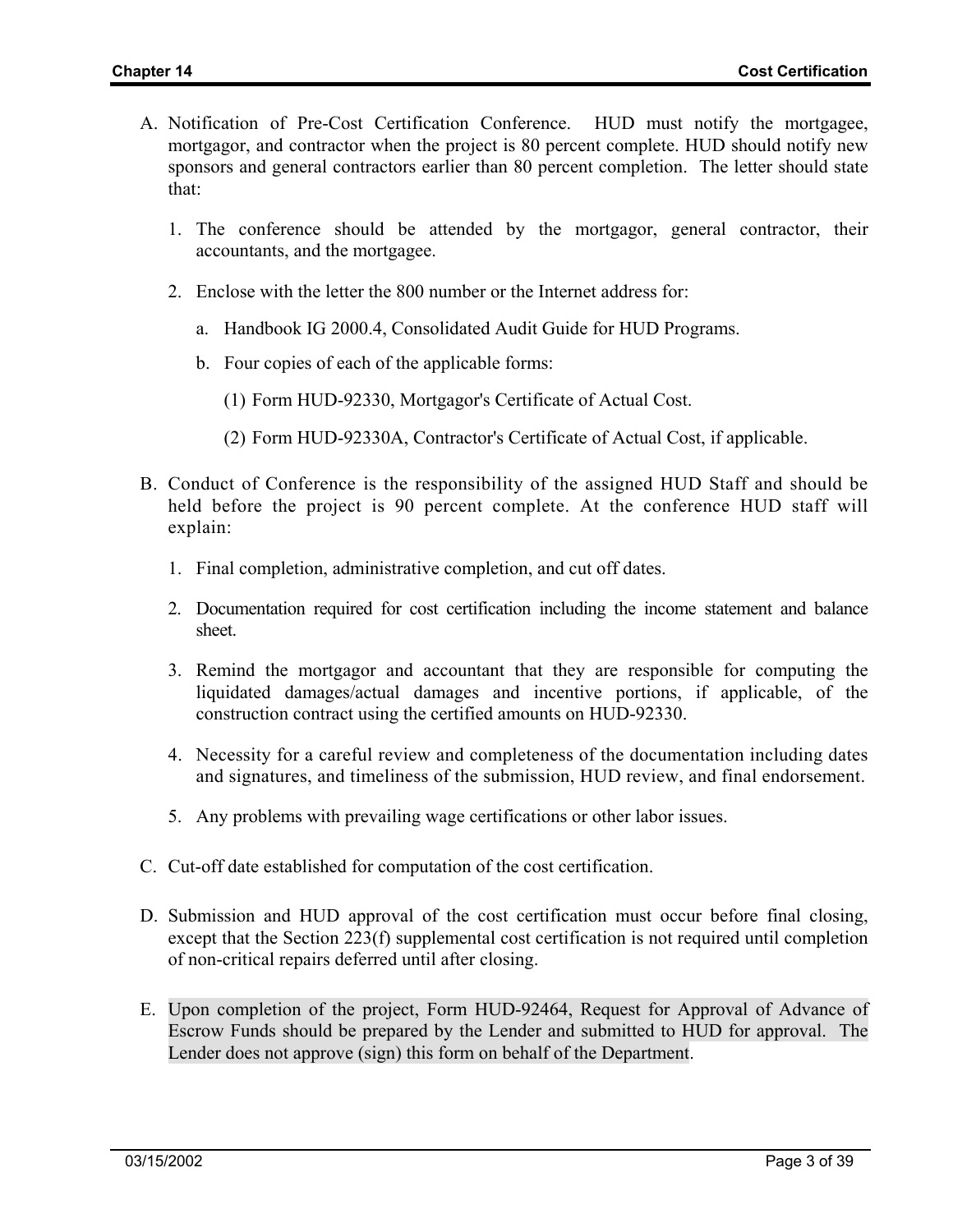# **14.7 Final Completion Date/Cut Off Date**

- A. Final completion date for determining actual costs is the date the HUD inspector signs the final HUD Representative's Trip Report, Form HUD-95379, provided that the trip report is subsequently endorsed by the Construction Manager. Construction must be complete, except for acceptable items of delayed completion. The mortgagor, general contractor, and mortgagee will be notified in writing of the final completion date.
	- 1. The final completion date is the effective date for cost certification. However, the mortgagor has the option to include in the cost certification all soft costs incurred up to 60 days beyond this date. The date selected by the mortgagor is the "cut-off date" for the soft costs.
	- 2. The mortgagor's balance sheet and operating statement date must agree with the selected cut-off date.

# **14.8 Administrative Completion Date**

The Hub Director may advance the completion date to prevent unnecessary accumulation of soft costs. This is done when projects nearly completed, face unnecessary delay.

- A. The Hub Director may set an administrative completion date for any project when the monthly inspection reports show 95 percent completion of work and thereafter less than 2 percent increase in percentage of completion in any month.
- B. The Hub Director notifies the mortgagor, general contractor, and mortgagee in writing of the administrative completion date and the following:
	- 1. The administrative completion date is the effective date for cost certification except that all soft costs up to 60 days beyond this date may be included at the option of the mortgagor.
	- 2. The date of the balance sheet and operating statement must be the same as the cut-off date selected by the mortgagor.
	- 3. Liquidated/actual damages for cost certification purposes will be computed using the administrative completion date. However, the general contractor is responsible for liquidated/actual damages through the date of final completion.
- C. Copies of the notification go to the Washington Docket, Office Docket, and Closing Attorney's file.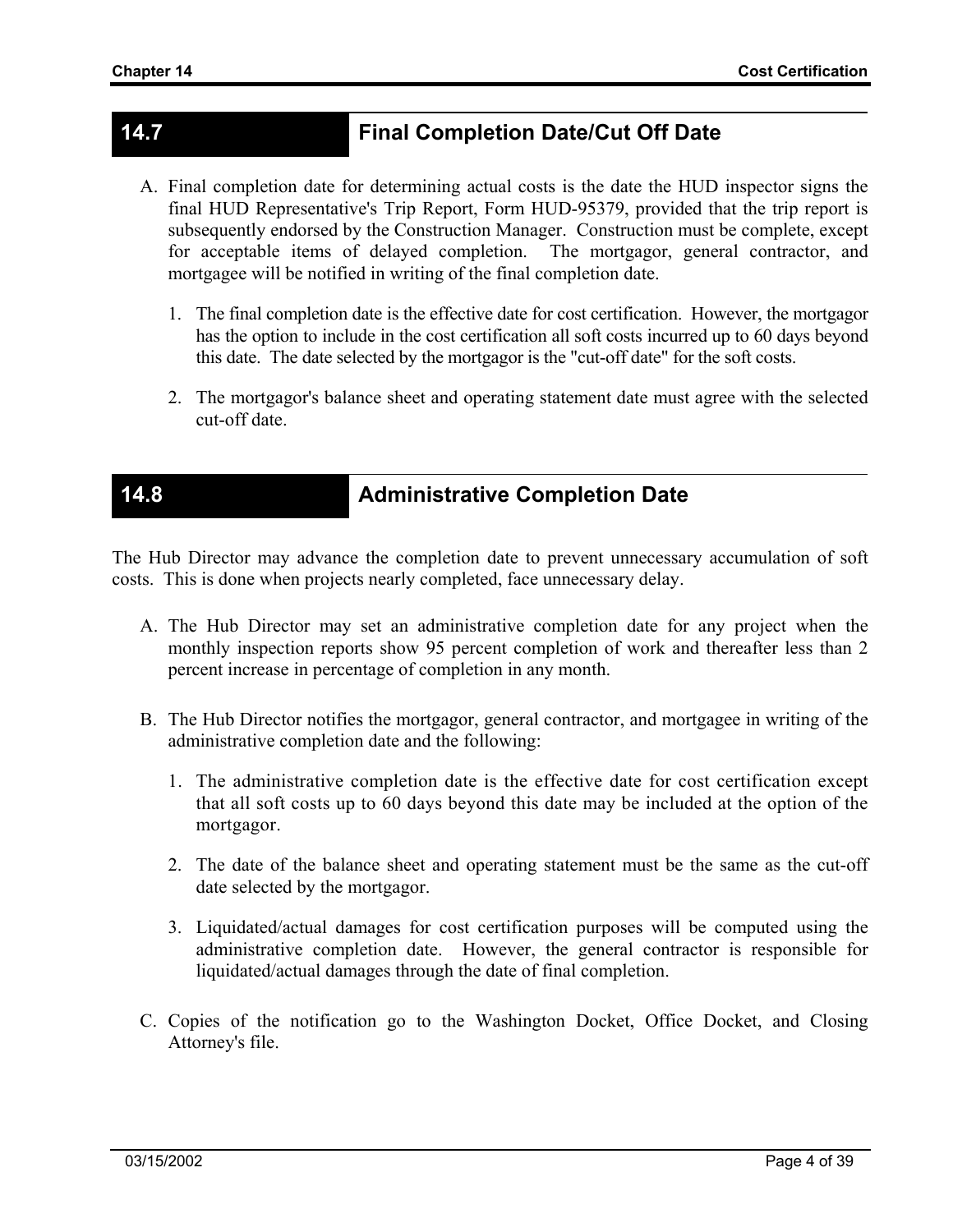## **14.9 Submission Date**

Submission Date for cost certification should be within 30 to 45 days after the cut-off date and not less than 30 days before the desired final closing date.

### **14.10 Required Forms**

- A. Form HUD-92330, Mortgagor's Certificate of Actual Cost, and line by line instructions are contained in the Forms Appendix.
- B. Form HUD-92330A, Contractor's Certificate of Actual Cost, and line by line instructions are contained in the Forms Appendix. Also used by subcontractor, material supplier, industrialized housing manufacturer, or equipment lessor required to certify cost.

Note: When a project includes rehabilitation and new construction, a separate form is required for each, with a master form summarizing total project costs, including fees.

C. Form FHA-2205A, Mortgagor's Certificate of Actual Cost (Section 207 Pursuant to Section 223(f)), and line by line instructions are contained in the Forms Appendix.

### **14.11 Required Statements and Certifications**

Follow either A or B, below, depending on qualifications in A.1.

- A. Simplified Form of Cost Certification. Use Forms HUD-92330, HUD-92330A (if a cost plus construction contract was used or an identity of interest exists between the mortgagor and the general contractor). An accountant's opinion is not needed.
	- 1. Simplified cost certification is permitted for new construction or substantial rehabilitation projects involving 40 units or less and for refinancing or purchase of existing properties under 207/223(f) and 232/223(f).
	- 2. If there is an identity of interest between a subcontractor, material supplier, equipment lessor, or manufacturer of industrialized housing and the mortgagor and/or general contractor who must cost certify, and the total of all identity of interest subcontracts, purchases and leases is more than 1/2 of 1 percent of the mortgage, the identified party uses Form HUD-92330A. This requirement established by the Agreement and Certification, Form HUD-3305/3306, applies in all cases.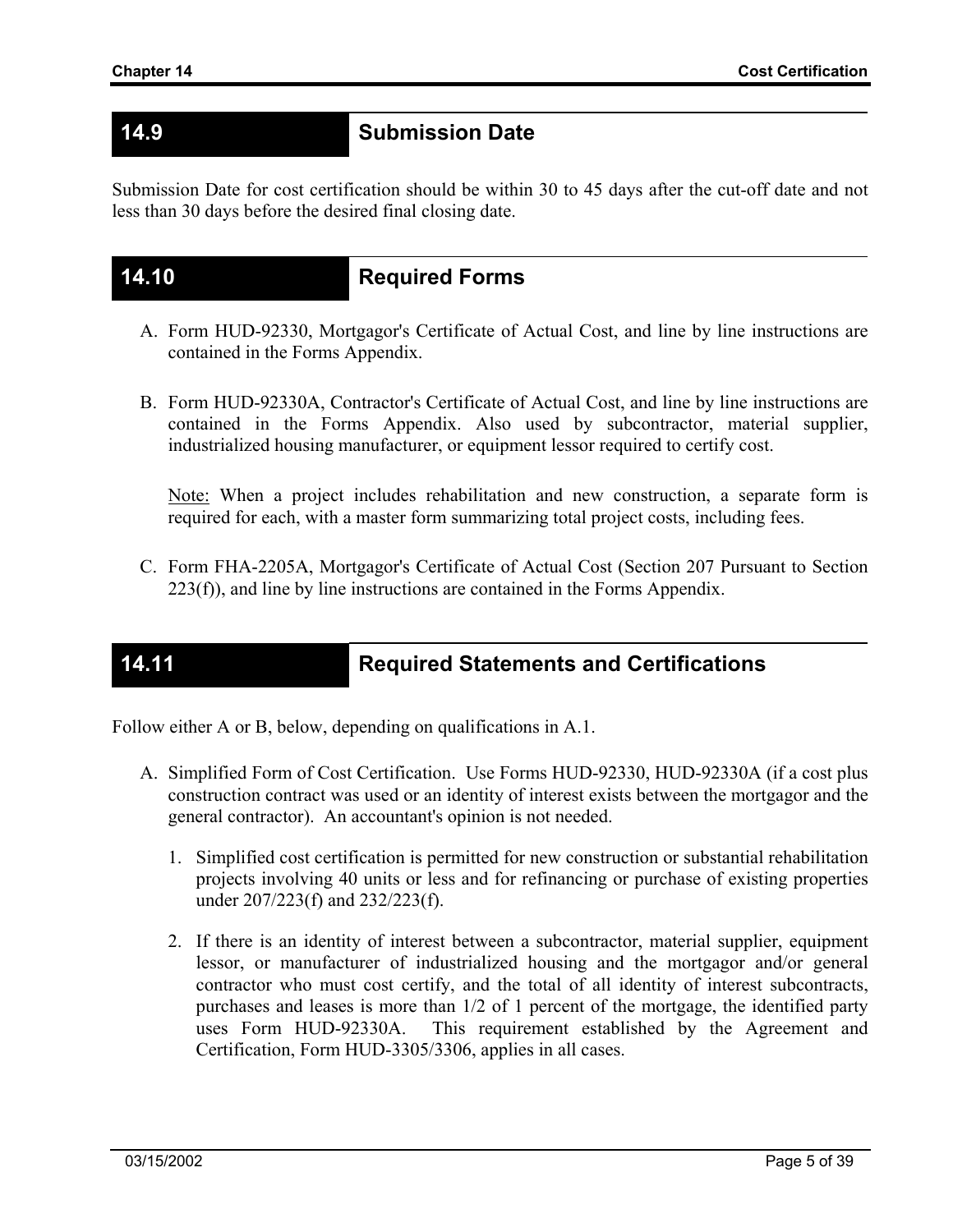- 3. An unaudited balance sheet of the mortgagor entity, as of the cut-off date is required in all cases. Format and content of the balance sheet must follow paragraphs B.4.a through g below.
- 4. An unaudited operating statement is required if occupancy occurred during construction. Format and content of the operating statement must follow paragraphs B.5.a through c below.
- 5. In those cases involving LIHTC's, the information must be audited even for those cases eligible to submit a simplified cost certification.
- B. Long Form Cost Certification. For cases that do not qualify for simplified cost certification based upon paragraph A.1 above, submit the following:
- 1. Mortgagor's Certificate of Actual Cost, Form HUD 92330, supported by an accountant's opinion (refer to paragraph 14.11 B6).
- 2. Contractor's Certificate of Actual Cost, Form HUD-92330A, supported by an accountant's opinion (refer to paragraph 14.11.B.6), is required if there is an identity of interest with the mortgagor or if a cost plus construction contract was used.
- 3. Subcontractors, suppliers, and equipment lessors with an identity of interest with either the mortgagor or general contractor must submit Form HUD 92330A supported by an accountant's opinion.
	- a. Material suppliers. Attach to Form HUD 92330A a sheet showing:
		- (1) Quantities furnished.
		- (2) Sources from which the materials were obtained.
		- (3) Unit prices paid to the sources, brand names, model numbers, sizes, lumber grades, etc., as applicable.
		- NOTE: No amount will be included for general requirements (job overhead).
	- b. Equipment Lessor. Attach to Form HUD 92330A a sheet showing:
		- (1) Dates the equipment was acquired,
		- (2) Age of equipment at acquisition date,
		- (3) Brand names and model numbers,
		- (4) Sizes,
		- (5) Dates and length of time used, and
		- (6) Rates charged.
			- (a) The Lessor(s) must certify that: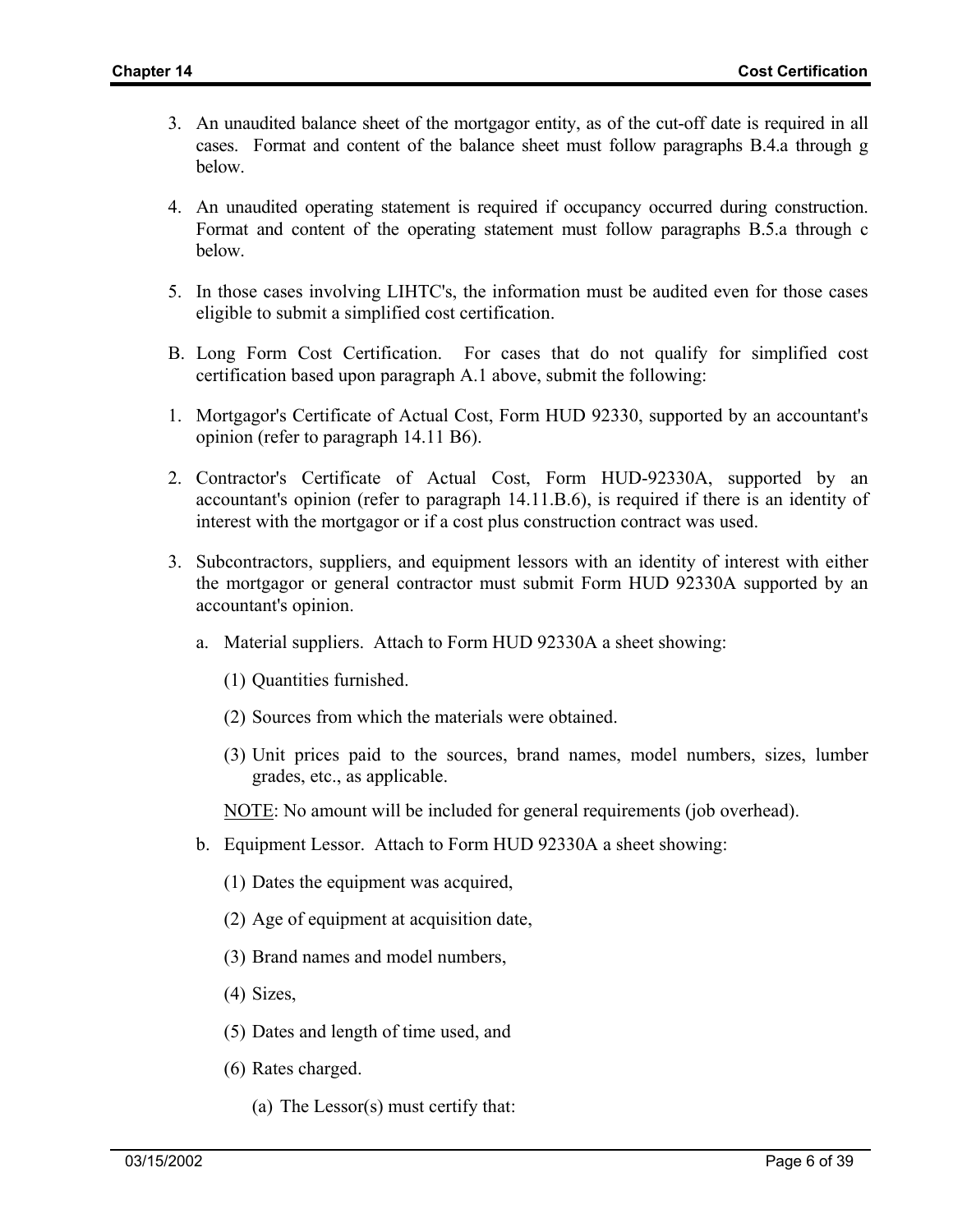- (i) The rates charged were not more than the local going rate obtainable in the area, including any maintenance and repair.
- (ii) The time charged was not more than essential for the project.
- (iii) The charges did not exceed the purchase price of the equipment.
- (b) Lump Sum Basis. Instead of providing an attachment containing the above information, the lessor(s) may elect to certify to charges at 85 percent of the local going rates for identical equipment under arms' length (lump-sum) leases. When using this alternative, the lessor agrees:
	- (i) The Hub is the sole judge of the reasonableness of the time and rates charged, and
	- (ii) Equipment maintenance and repair expense is the responsibility of the lessor(s) and is not included as an additional cost.
- (c) Subcontractor's equipment. Costs for subcontractor(s) equipment, whether owned or rented, are considered in the markup for overhead and profit. These costs shall be reflected in the total subcontract and in the prior approval of identity of interest entities. A separate certification of the equipment is not required.
- (d) Manufacturer of Industrialized Housing. Attach to Form HUD 92330A, a breakdown of Division 13, Special Construction, showing:
	- (i) Manufacturing costs.
		- (a) Labor
		- (b) Materials
		- (c) Sales and any other taxes
		- (d) Factory overhead
		- (e) General overhead and profit

NOTE: The manufacturer's accounting system must follow generally accepted accounting procedures which will allow certification of the actual cost of manufacturing by a Certified Public Accountant or Independent Public Accountant. No amount will be included for transportation or work at the project site.

- (ii) Transportation costs, factory to project site (if provided by manufacturer).
	- (a) Labor
	- (b) Equipment
- (iii) On-site erection costs (if provided by manufacturer).
	- (a) Labor
	- (b) Equipment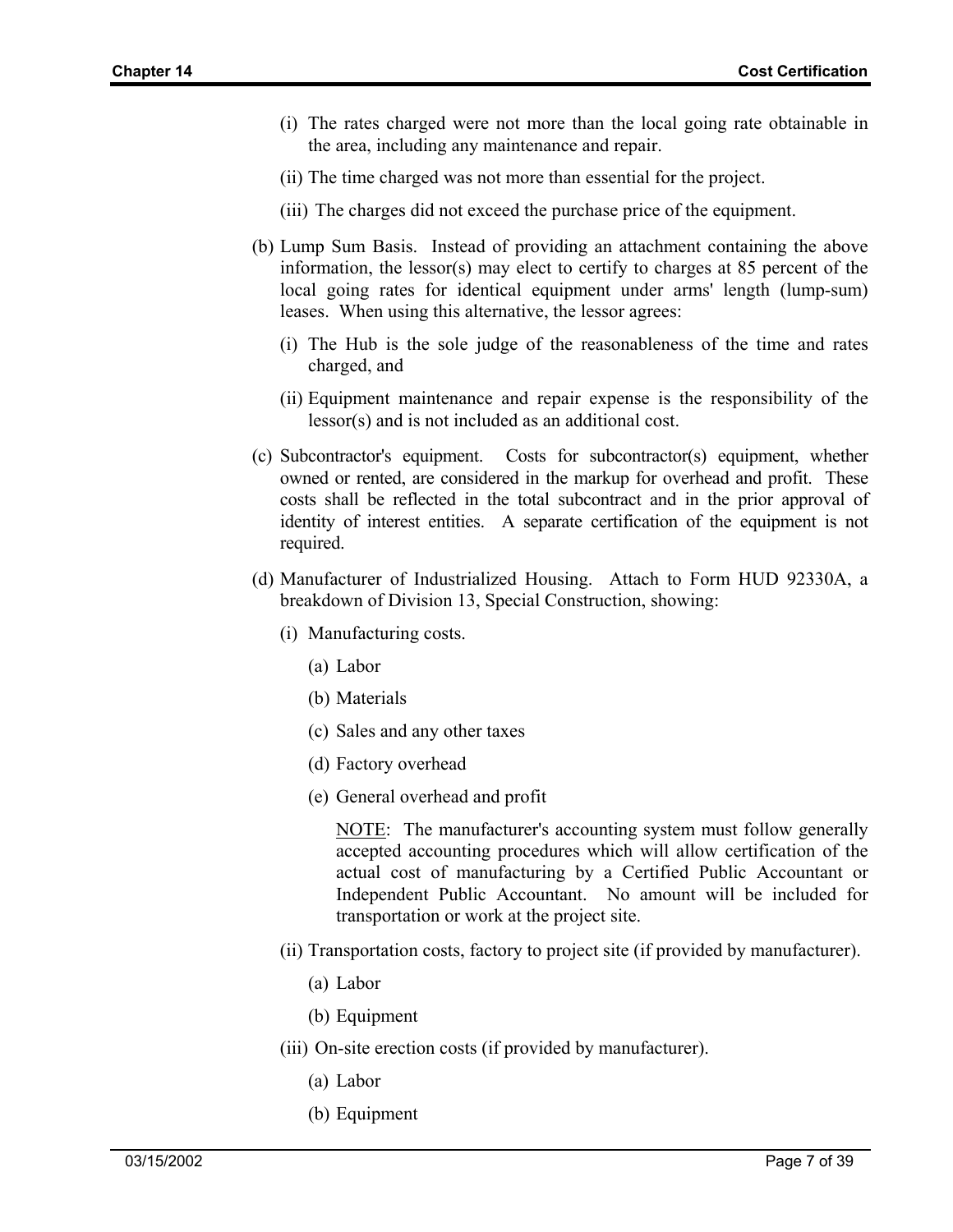- (c) Materials
- (d) General requirements (job overhead)
- (iv) The remainder of the manufacturer's Form HUD 92330A is completed per outstanding instructions.

NOTE: There can be no duplication of manufacturing costs, i.e., repair of components damaged in shipment.

- 4. An audited balance sheet of the mortgagor entity, as of the cut-off date is required.
	- a. The balance sheet must contain the following certification

I HEREBY CERTIFY that the foregoing figures and statements contained herein submitted by me as agent of the mortgagor [owner] for the purpose of obtaining mortgage insurance under the National Housing Act are true and give a correct showing of (Name of mortgagor or owner) financial position as of (date of financial statement).

Signed this day of 30, 20

 (Signature of authorized agent with name printed or typed under signature)

WARNING: HUD will prosecute false claims and statements. Conviction may result in criminal and/or civil penalties. (18U.S.C. 1001, 1010. 1012; 31U.S.C. 3729, 3802)

- b. Furnish reconciling information if short term liabilities on the balance sheet do not agree with Column B of Form HUD 92330.
- c. Explain the purpose of all liabilities in the notes to the financial statements and include repayment requirements of the liabilities.
- d. If proceeds and obligations from project syndication are passed through the books and records of the mortgagor entity, reflect receivables as an asset of the mortgagor entity.
- e. The notes to the balance sheet must identify the original amount of and summarize the expenditures from the working capital deposit.
- 5. An audited operating statement is required if occupancy occurs before the cost certification cut-off date.
	- a. The statement must contain the certification contained in Paragraph 14.11.B.4.
	- b. Prepare the operating statement on an accrual basis.
	- c. The statement covers the beginning of marketing and rent-up activities (or date of initial endorsement in rehabilitation projects where occupancy is continuous) to the cut-off date.
	- d. Marketing and rent-up activities will start no earlier than 6 months before the issuance of the first Permission to Occupy-Project Mortgages, Form HUD-92485.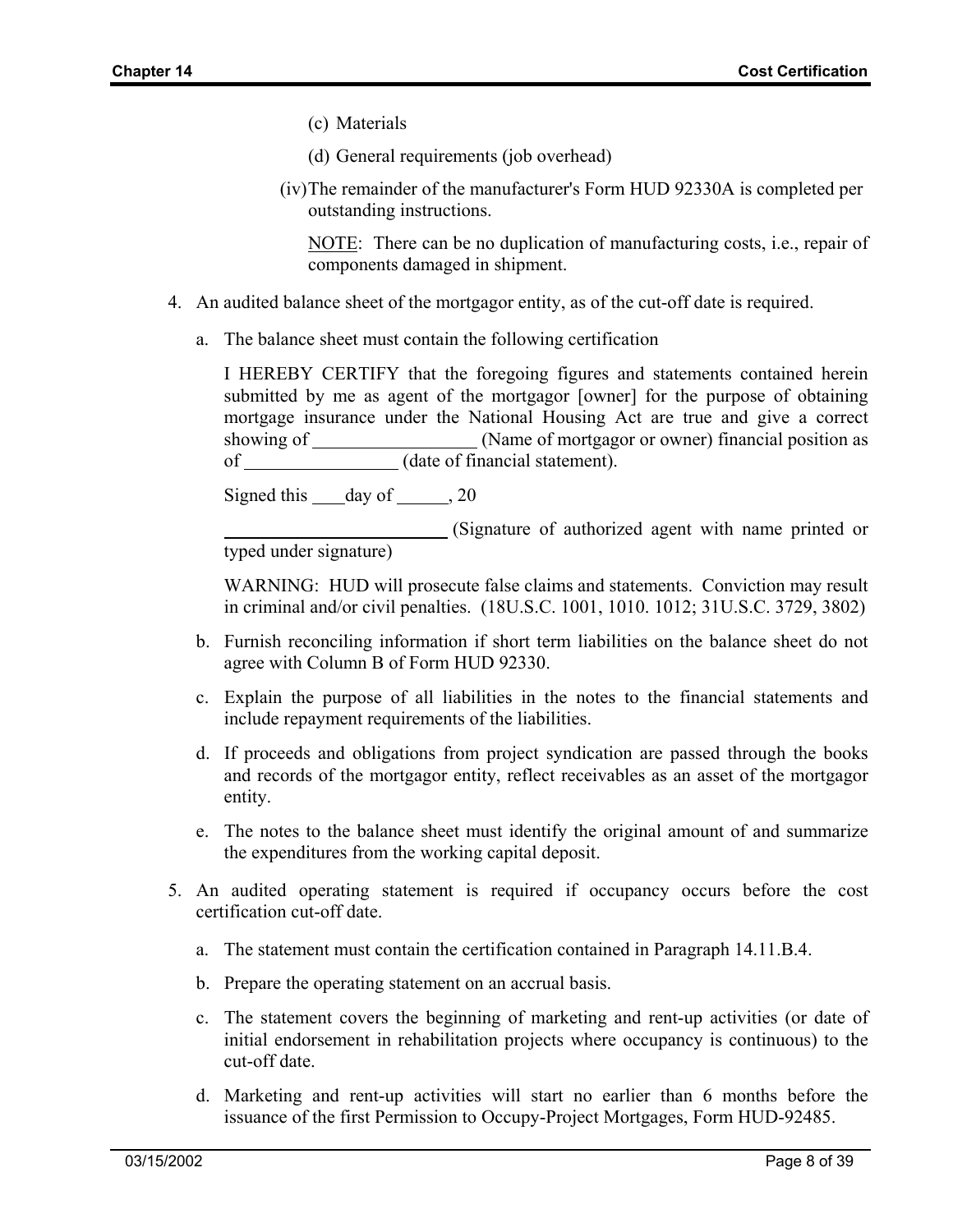- e. The statement must show the actual dates covered rather than language such as "From the Date of Commencement of Marketing and Rent-up Activities, etc."
- f. The statement must show income from all sources. Do not consider security deposits as income.
- g. The operating statement should not contain any expense items that were paid or should have been paid from the working capital deposit or otherwise included in cost certification.
- h. Operating expenses may include:
	- (1) Expenses directly relating to renting the project, such as:
		- (a) Rental commissions customary for the type of project, if any, and
		- (b) Marketing and advertising expenses.
	- (2) Purchase of furnishings, equipment not paid from the working capital deposit, and supplies essential to project operation.
	- (3) Reasonable fees for preparing any Federal, State, or local tax return information required of the project.
		- (a) For example: If the mortgagor entity is a partnership, the cost of preparing both Form 1065, U.S. Partnership Return of Income, and related K Schedules may be considered. Do not recognize the cost of preparing a partner's personal Form 1040 return.
		- (b) If the project is owned by an individual, include the cost of preparing any tax return schedule related to project operations, but not other parts of the owner's return.
	- (4) Electricity, gas, water, and operating salaries (maintenance, cleaners, gardeners, elevator operators, etc.) to the extent they are not included in construction cost of Form HUD 92330, Mortgagor's Certificate of Actual Cost, or HUD 92330A, Contractor's Certificate of Actual Cost.
	- (5) Management fee stated in the contract.
	- (6) Services not covered by the management fee under paragraphs 3b and c of Handbook 4381.5, Compensations for Management Services in Multifamily Housing Projects with Insured or HUD-Held Mortgages.
- i. Operating expenses may not include:
	- (1) Depreciation
	- (2) Interest, taxes, property insurance premiums, and mortgage insurance premiums, that are reflected in Form HUD 92330, Mortgagor's Certificate of Actual Cost.
	- (3) Salaries paid to principals of the sponsor or mortgagor for managing the mortgagor entity.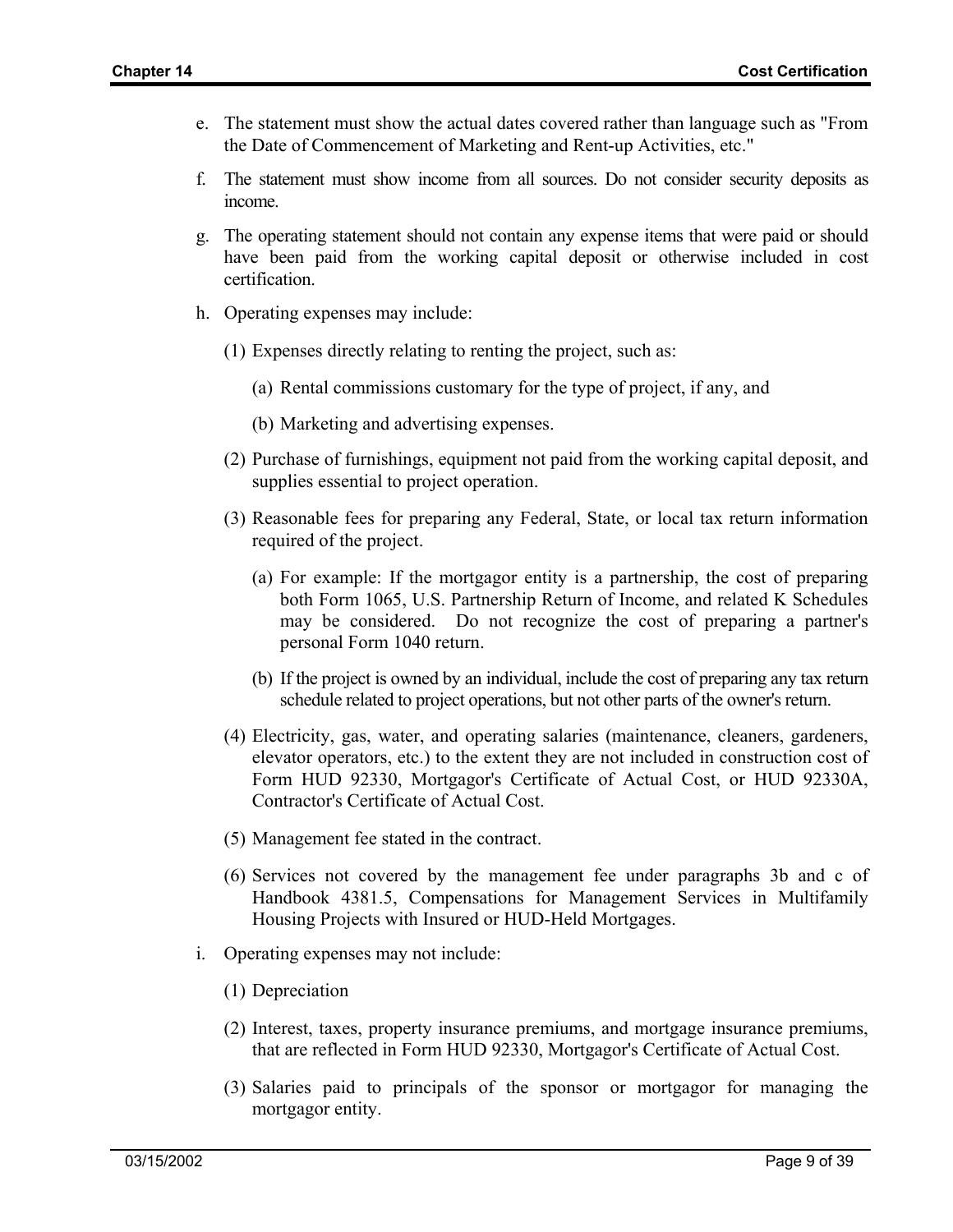- j. Treat net income as:
	- (1) A recovery of construction costs for profit motivated mortgagors.
	- (2) For a nonprofit mortgagor:
		- (a) as a recovery of construction costs at cost certification, to the extent that it was used to reduce liquidated/actual damages,
		- (b) as an offset for an a mortgage increase,
		- (c) deposit the unused portion of net income into the reserve for replacement at final endorsement.
- k. If operating expenses exceed income:
	- (1) No entry is made on Form HUD 92330, Mortgagor's Certification of Actual Cost.
	- (2) Operating deficit may be carried over as a reduction to net income on the supplemental operating statement.
- 6. A Certification by an independent Certified Public Accountant or an independent Public Accountant must accompany Form HUD 92330, Mortgagor's Certificate of Actual Cost, including the audited balance sheet and operating statement of the mortgagor, and Form HUD 92330A, Contractor's Certificate of Actual Cost.
	- a. The accountant must meet the auditor qualifications of the Government Auditing Standards (GAO Yellow Book), including the qualifications relating to independence and continuing professional education. The audit organization also must meet the quality control standards of the GAO Yellow Book.
	- b. Part 24 of Title 24 of the Code of Federal Regulations prohibits accountants from contracting for services when their name is shown on the HUD and General Services Administration Government-wide Consolidated List of Debarred, Suspended and Ineligible Contractors and Grantees.
	- c. The accountant must also comply with the requirements in Chapters 1,2,3 and 6 of HUD Handbook IG 2000.4, "Consolidated Audit Guide for Audits of HUD Programs."
- 7. The mortgagor must submit a supplemental operating income statement if more than 3 months exist between the cut-off date and the start of amortization. If a deferment of amortization has been granted, use the new date for the start of amortization in determining the need for a supplemental operating statement.
	- a. This requirement does not apply to nonprofit mortgagors, nor any project where the mortgage is \$200,000 or less.
	- b. The statement covers the period from the cost certification cut-off date to the date which is 3 months before the start of amortization and should be submitted within 30 days after the expiration of this period.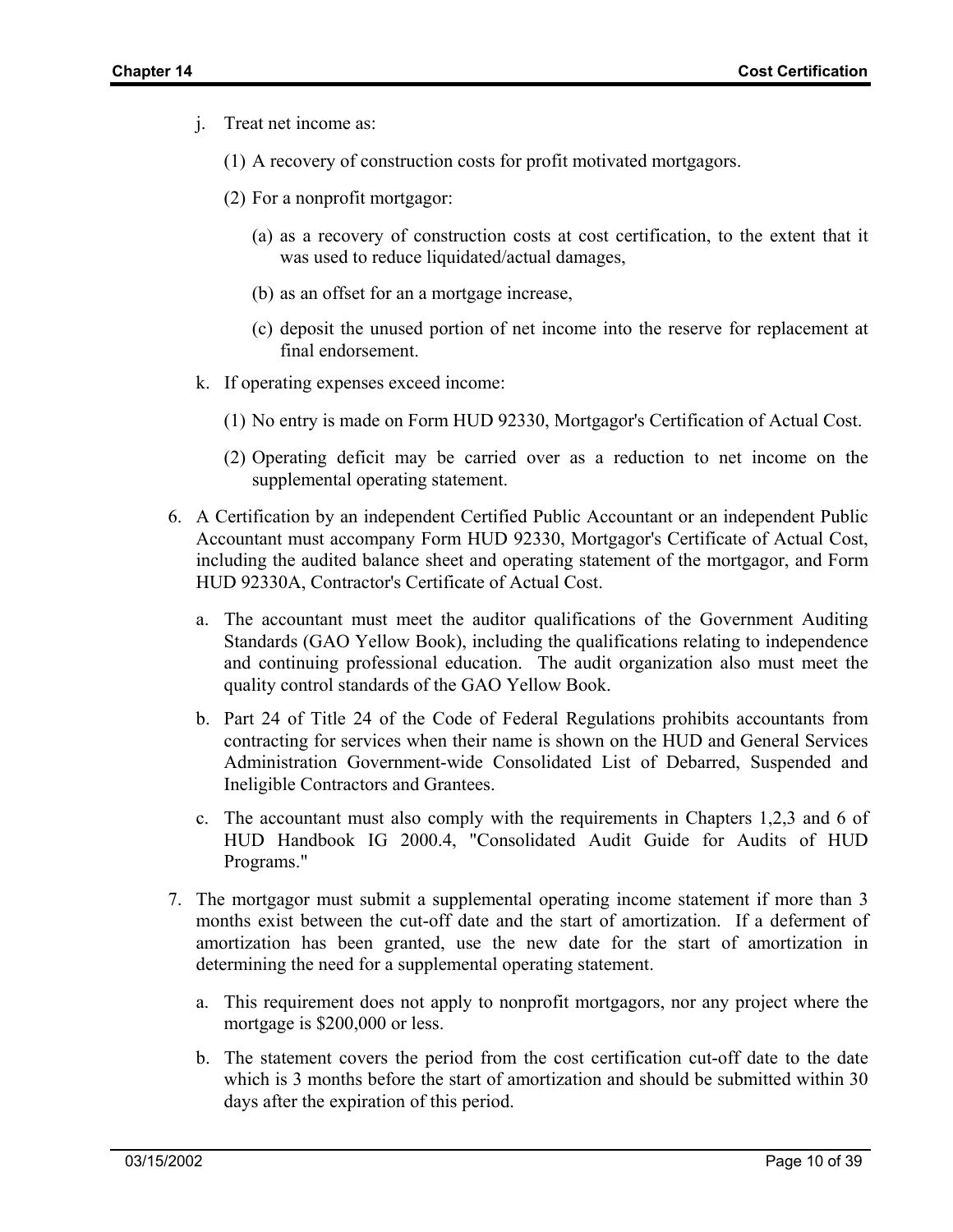- c. The supplemental statement must be prepared and certified by a CPA or IPA if the original cost certification was required to be audited.
- d. The mortgagor may advance the date of amortization to avoid submitting a supplemental income statement.
- e. In preparing the statement, if the operating statement submitted at cost certification shows expenses in excess of income, such expenses may be carried forward as "unrecovered expense–prior period."
- C. Section 223(f) Projects. The mortgagor certifies to the total costs incurred in the acquisition or refinancing of the property using Form FHA 2205-A, Mortgagor's Certificate of Actual Cost. The certification must be dated and signed by an authorized agent of the mortgagor. An accountant's opinion is not needed.
	- 1. The certification must be submitted after all critical repairs have been completed, but at least 15 days before the desired closing date.
	- 2. The general contractor will be required to cost certify using Form HUD 92330A if a cost plus construction contract is used.
	- 3. A balance sheet and income statement are not required.
	- 4. No cost certification is required for a 207/223(f) refinancing transaction where the mortgage is equal to or less than 80 percent of value.
	- 5. For cases involving deferred repairs, the mortgagor must submit a supplemental cost certification detailing the actual cost of the deferred repairs.

# **14.12 Deficiencies in Cost Certification Submission**

When the cost certification package is received for processing:

- A. The Cost and Mortgage Credit reviewers will:
	- 1. Determine deficiencies associated with the mortgagor's and contractor's cost certifications.
	- 2. Advise the Hub Director and estimate the time needed to resolve the problem(s).
	- 3. Attempt to resolve all problems by telephone before making a formal written request. This usually allows processing to continue while waiting for a formal reply.
	- 4. Send a letter within 5 workdays to the mortgagor with copies to the general contractor (if applicable), their accountants, and the mortgagee stating the deficiencies and requesting information.
- B. Upon receipt of all necessary information, combined processing should not exceed 15 workdays.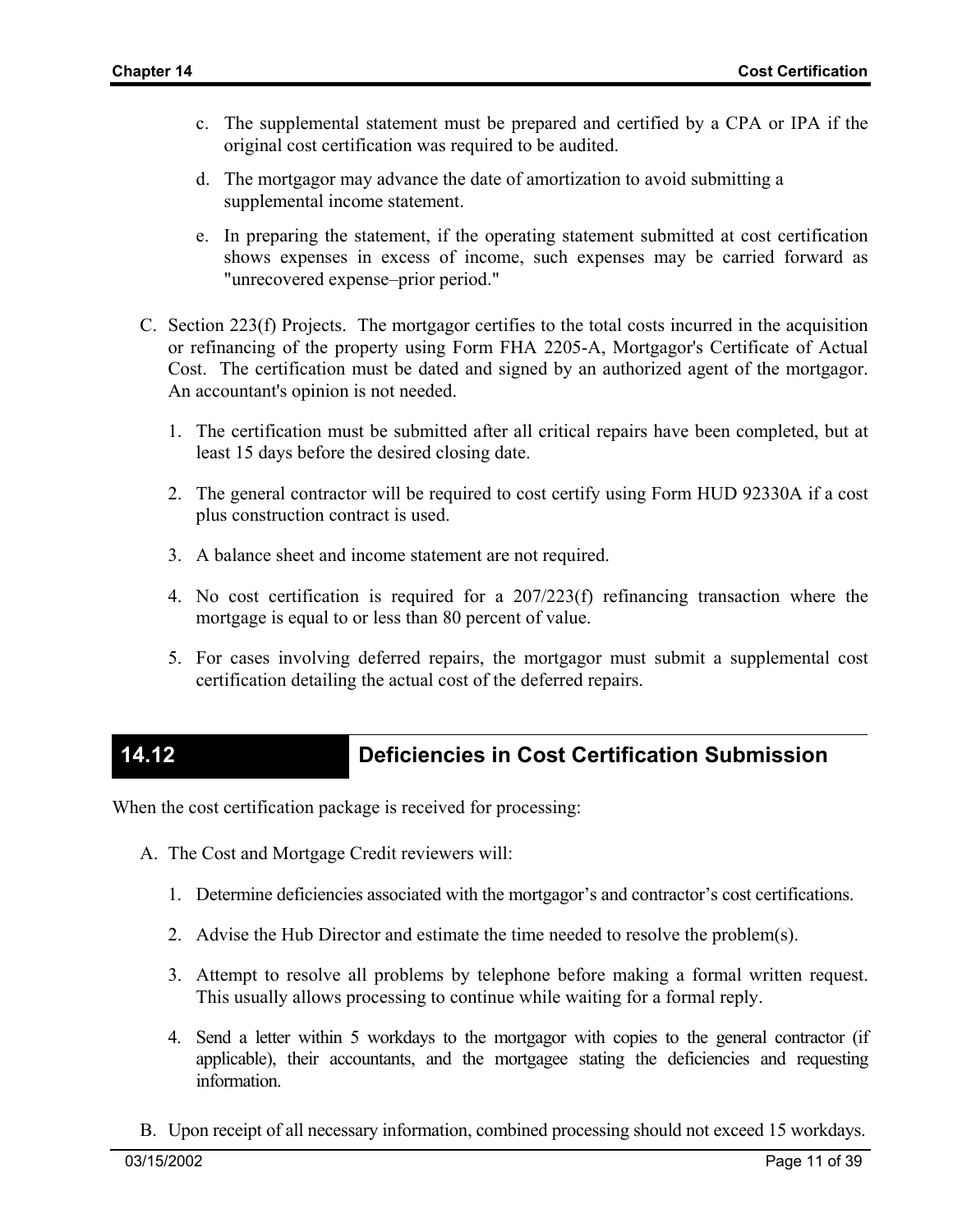- C. If the mortgagor or contractor indicates clarification will be forwarded within a very few days, the conclusions of cost certification can await the additional information.
- D. If not, issue Form 2580.

### **14.13 HUD Mortgage Credit Limited Review**

- A. In cases where the mortgagor has not requested a mortgage increase, the HUD staff will:
	- 1. Review Form HUD-92330, Mortgagor's Certificate of Actual Cost. Adjust for items paid out of working capital and costs reflected on income statement.
	- 2. Review the reporting of:
		- a. Net income earned before the start of amortization. For new construction projects and unoccupied substantial rehabilitation projects, all income earned from the beginning of marketing and rent-up activities to the cut-off date is to be reported. For substantial rehabilitation projects where occupancy is continuous, all income from the date of initial endorsement or, for insurance upon completion cases, the start of construction to the cut-off date is to be reported. Adjustments should be made for ineligible reported expenses, i.e., depreciation.
		- b. The reporting of all grants/loans received for replacement cost items.
	- 3. Complete Form HUD-92580, Maximum Insurable Mortgage, using the figures from Column C, Total, of Form HUD-92330. Complete the forms using the instructions in the MAP Forms Book, except for the following changes:
		- a. Line 2. Reflect the amount indicated in Column C of Form HUD-92330.
		- b. Line 3. Explain any adjustments made to the net income or grant/loan amounts reported on Form HUD-92330.

NOTE: If adjustments are made to items other than net income and grants/loans, Form HUD-92331A should be completed.

4. Report anything suspicious in the submission, to the Hub Director, who has the authority to request that a full cost certification review be completed. For such cases, Forms HUD-92331-A, and HUD-92580 are to be completed based on the instruction in the MAP Forms Book and this chapter. Also, if an accountant's work is consistently deficient, the accountant should be warned that mortgagors using their services will be advised that a detailed cost certification review will be performed by HUD.

### **14.14 HUD Mortgage Credit Detailed Review**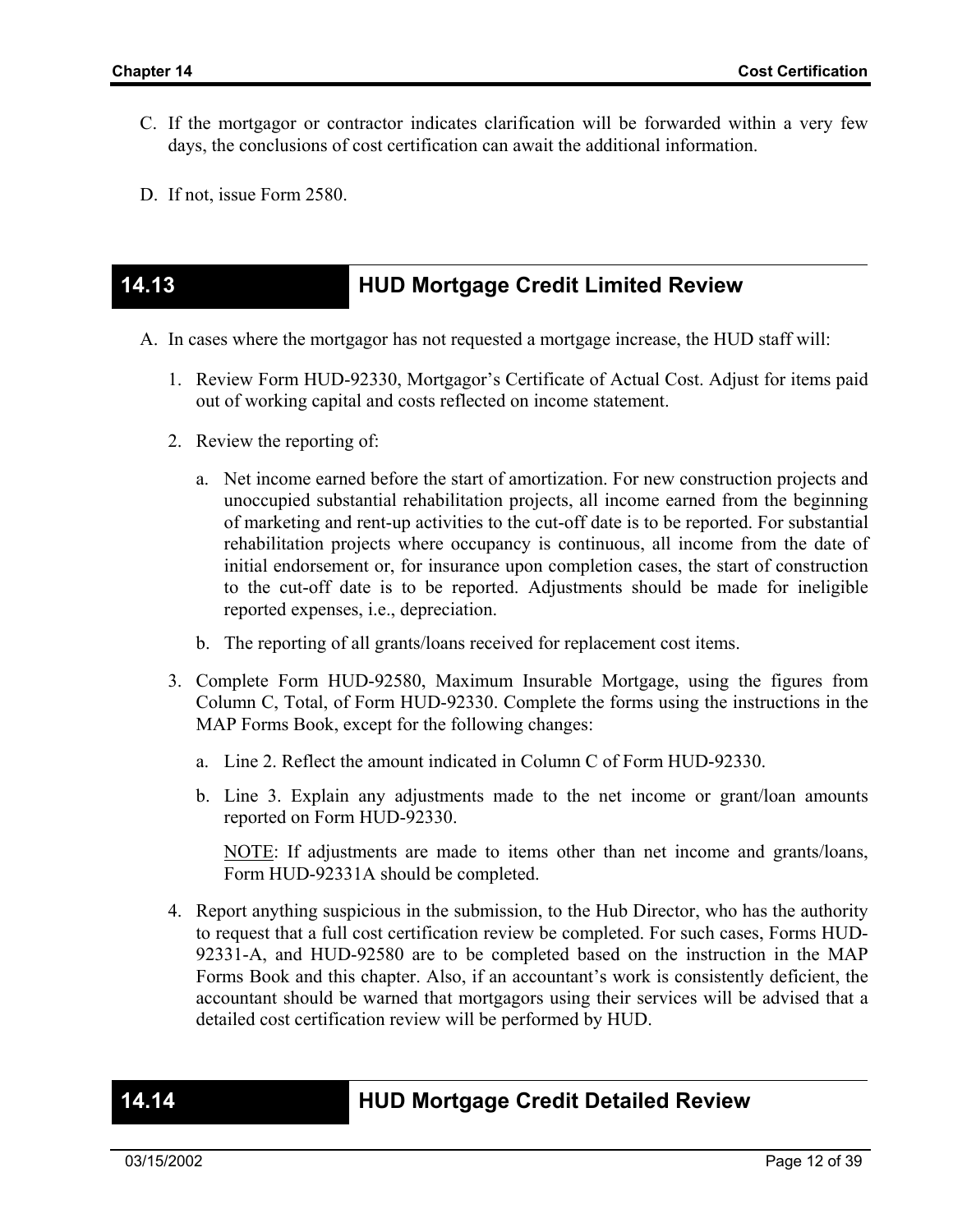When a mortgage increase is requested of the Hub Director, a more detailed review is required. The HUD Mortgage Credit staff will:

- A. Carefully review Forms HUD-92330 and HUD-92330-A if required for mathematical accuracy and compliance with prescribed procedures.
- B. Ensure that the submission contains required schedules and bills, which have not been submitted with previous draw requests, to support the certified amounts for interest, taxes, property insurance, MIP, title and recording, financing fees, legal, organizational and audit fees, offsite costs and other fees.
- C. Require clarification or breakdown of all, or any part of, the cost figures presented by the mortgagor or general contractor, if applicable.
- D. Question the existence of any identity of interest subcontractor, material supplier or equipment lessor.
- E. Review the notes and schedules attached to the accountant's opinion.
- F. Recommend that the Hub Director request an audit of the mortgagor's and/or contractor's books by the Regional Inspector General for Audit before issuing Form HUD-92580, Maximum Insurable Mortgage, when differences of opinion arise from other than:
	- 1. Genuine misunderstanding of HUD instructions.
	- 2. Honest differences of opinion clearly identifiable as such.
	- 3. Other justifiable causes.
- G. If considerable time has passed between initial occupancy and the cut-off date, some items properly allocable to renting and operating the project may be charged against construction cost.
	- 1. It may not be possible or practical to make precise allocation of such items as gas and electricity, clean-up costs, etc., between construction and operation periods.
	- 2. Insist on reasonable allocation(s) and eliminate duplicate claims for the expenses under both categories.
- H. Advise Cost staff of any construction costs included in "Miscellaneous" and "Other" categories of Form HUD-92330.
- I. Check items and amounts in the mortgagor's cost certification without auditing the mortgagor's books and records. An audit may be needed later. (Refer to Paragraph 14.27)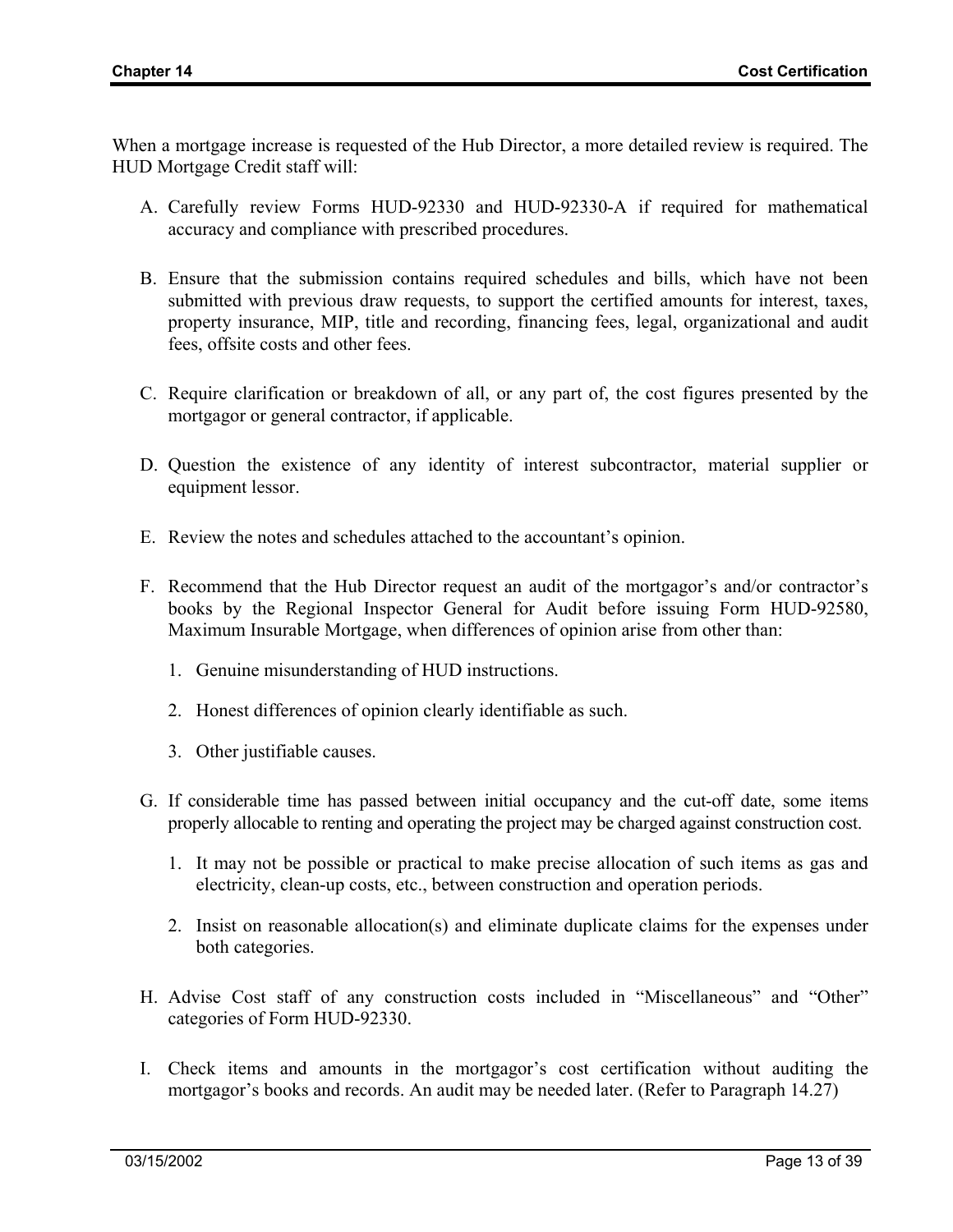J. Record the results of the review on Form HUD-92331A, Cost Certification Review **Worksheet** 

## **14.15 Allowable Costs in Form HUD-92330, Mortgagor's Certificate of Actual Cost**

- A. Construction Contract:
	- 1. A lump sum construction contract is permitted when no identity of interest exists between the mortgagor and general contractor. The amount allowed in cost certification is the lesser of:
		- a. Actual cash paid or to be paid by the mortgagor under the construction contract.
		- b. Contract price as adjusted by HUD's estimated cumulative effect of approved change orders paid, or to be paid, by the mortgagor and the liquidated/actual damages provision to the contract, if applicable.
	- 2. A cost-plus construction contract is required when an identity of interest exists between the mortgagor and general contractor.
	- 3. The amount allowed in cost certification when a cost-plus contract is used is the lesser of:
		- a. Actual cash paid, or to be paid, by the mortgagor under the construction contract.
		- b. Amount the cost analyst allowed for construction on Form HUD-92331, Summary of Cost Certification Review–Cost Section.
		- c. Contract price as adjusted by the HUD estimated cumulative effect of approved change orders paid, or to be paid, by the mortgagor and, if applicable, either the incentive provision or the liquidated/actual damages provision of the contract.

### NOTE:

- (1) Recognize approved change orders necessitated by errors or omissions by the architect only to the extent there are savings in the mortgage. Do not recognize these change orders when processing a mortgage increase.
- (2) Do not recognize approved betterment change orders in calculating the adjusted upset price in Paragraphs A.1.B. and A.3.C, unless they are determined by the Cost staff to be necessary changes as defined in Paragraph 13.8.
- (3) Recognize the increase in general requirements, if any, noted on approved time extension change orders. Do not recognize increases in soft costs associated with the change order. The soft costs will be recognized under the applicable line items.
- (4) When BSPRA is not applicable, for profit motivated projects involving an identity of interest between the mortgagor and general contractor, the amount of builder's profit as shown on Form HUD-3305 or 3306 is eligible whether or not it was paid in cash.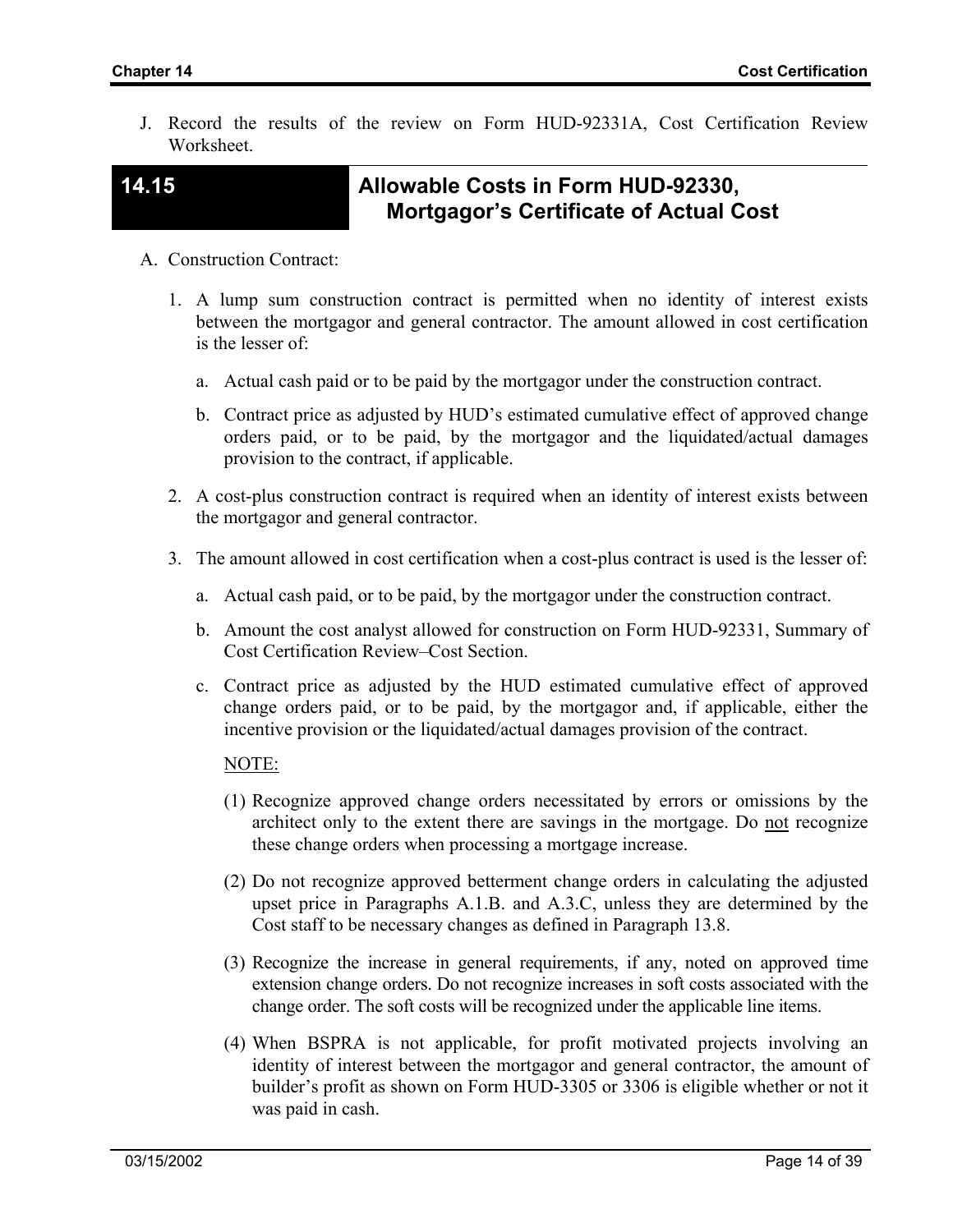- (5) For nonprofit mortgagors, the allowable builder's profit is the lesser of the amount actually paid or to be paid in cash to the general contractor or the amount of builder's profit shown in Section G of Form HUD-92264, plus or minus any amount applicable due to HUD-approved change orders.
- 4. An identity of interest is construed to exist when:
	- a. There is any financial interest of the mortgagor in the general contractor or any financial interest of the general contractor in the mortgagor.
	- b. Any officer, director, or stockholder or partner of the mortgagor is also an officer, director or stockholder or partner of the general contractor.
	- c. Any officer, director, stockholder, or partner of the mortgagor has any financial interest in the general contractor; or any Officer, director, stockholder, or partner of the general contractor has any financial interest in the mortgagor.
	- d. The general contractor advances any funds to the mortgagor.
	- e. The general contractor supplies and pays, on behalf of the mortgagor, the cost of any architectural services or engineering services other than those of a surveyor, general superintendent, or engineer employed by a general contractor in connection with its obligations under the construction contract.
	- f. The general contractor takes stock or any interest in the mortgagor corporation as consideration of payment.
	- g. There exists or comes into being any side deals, agreements, contracts, or undertakings entered into or contemplated, thereby altering, amending, or canceling any of the required closing documents, except as approved by the Secretary.
	- h. Any relationship (e.g. family) existing which would give the mortgagor or general contractor control or influence over the price of the contract or the price paid to the subcontractor, material supplier or lessor of equipment.
- 5. Incentive. The construction contract may be modified before initial endorsement to provide for a contractor's incentive when construction is completed before the date specified in the construction contract (as amended by HUD-approved time extensions).
	- a. Identity of interest mortgagor and general contractor.
		- (1) General contractor may benefit from savings in construction interest, taxes, property insurance, and mortgage insurance premiums to the extent there are construction cost overruns.
		- (2) Incentive payment is included in the adjusted upset price of the construction contract.
	- b. Nonidentity of interest mortgagor and general contractor.
		- (1) Use Construction Contract Incentive Payment, Form HUD-92443.
		- (2) Include the incentive payment under "Other" on Form HUD-92331A.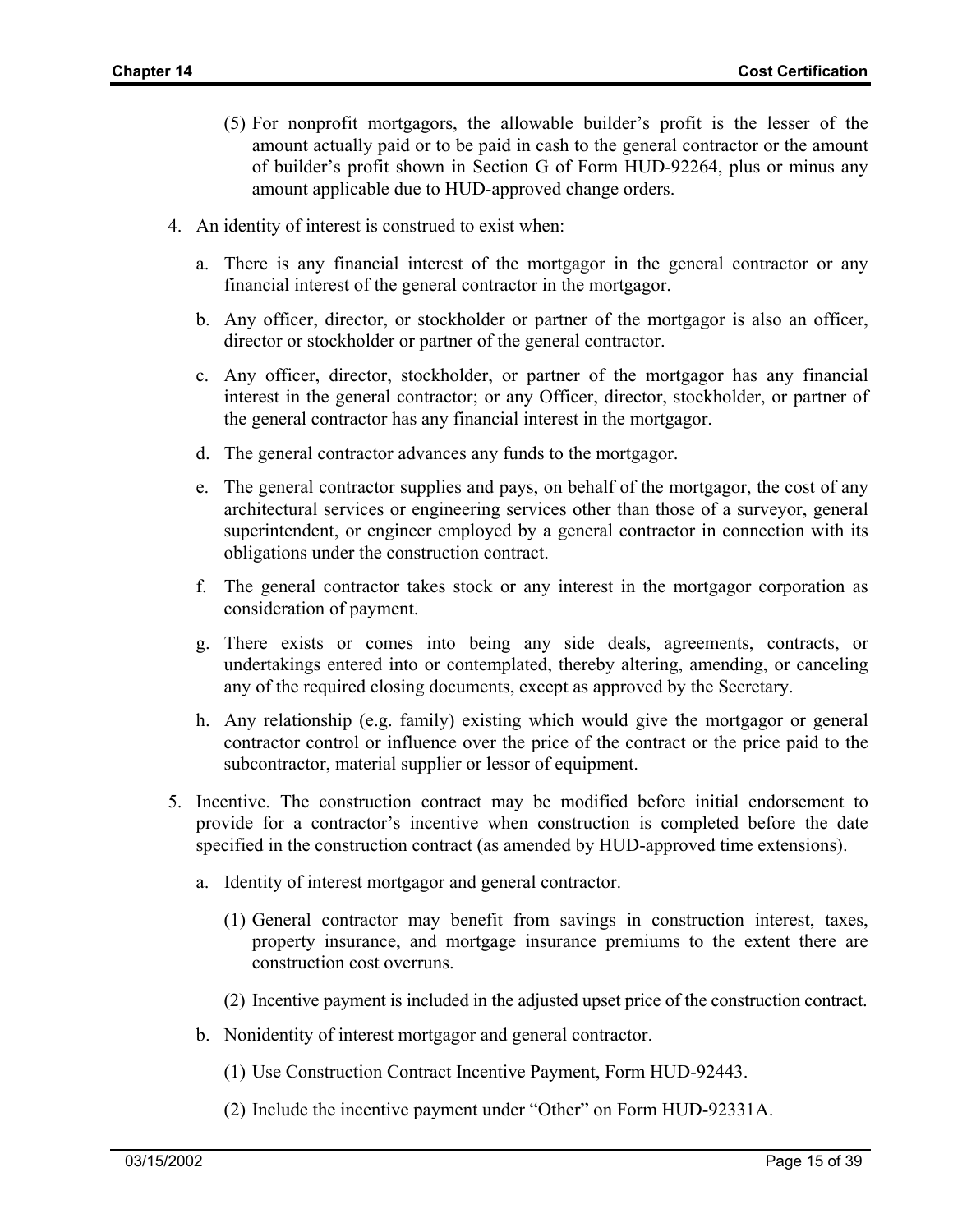- 6. Damages Clause. Apply the damages clause of the construction contract when the general contractor does not complete the project on time. The clause holds the general contractor financially responsible for the added soft costs resulting from the contractor's delay.
	- a. Calculate the amount of actual damages and liquidated damages, using the lesser to determine the adjusted upset price.
	- b. To determine actual damages, compute the actual cost of interest, taxes, insurance, and MIP for the period from the scheduled completion date (as amended by HUDapproved change orders) through the final completion date.
	- c. To determine liquidated damages multiply the daily liquidated damages rate from the construction contract by the number of days between the scheduled completion date specified in the construction contract, as amended by the HUD-approved time extensions, through the final completion date.
	- d. Reduce the damages by the portion of the net operating income earned during the liquidated/actual damage period.
	- e. For those cases where an administrative completion date has been established, use this date for computing damages for cost certification purposes. However, the general contractor is responsible for damages through the date of final completion.
- 7. If a mortgagor acts as its own general contractor:
	- a. A construction contract is not executed. Instead, Form FHA-2441-Supplement, is added to the Building Loan Agreement, Form HUD-92441.
	- b. The upset price for construction is line 51 of the approved Form HUD-2328, Contractor's and/or Mortgagor's Cost Breakdown (Schedule of Values), as adjusted by the cumulative effect of HUD-approved change orders and the incentive provision, if applicable.
	- c. Incentive clause, if any, is incorporated by addendum to Form FHA-2441-Supplement.
	- d. There is no liquidated/actual damages clause.

NOTE: The mortgagor may serve as its own general contractor only when the mortgagor is an individual or a general partnership.

- 8. Incomplete Minor Items. The mortgagor's certification of the amount due under the terms of the construction contract may include the cost of minor items of on-site work which remain incomplete under the construction contract.
- B. Architect's fee(s) are limited to the amounts paid in cash.
	- 1. Recognize the cost of additional services set form in Article 10 of the Standard Form of Agreement between Owner and Architect for Housing Services, AIA Document B181. Ask Architectural and Cost staff to check the reasonableness of these charges.
	- 2. Disallow: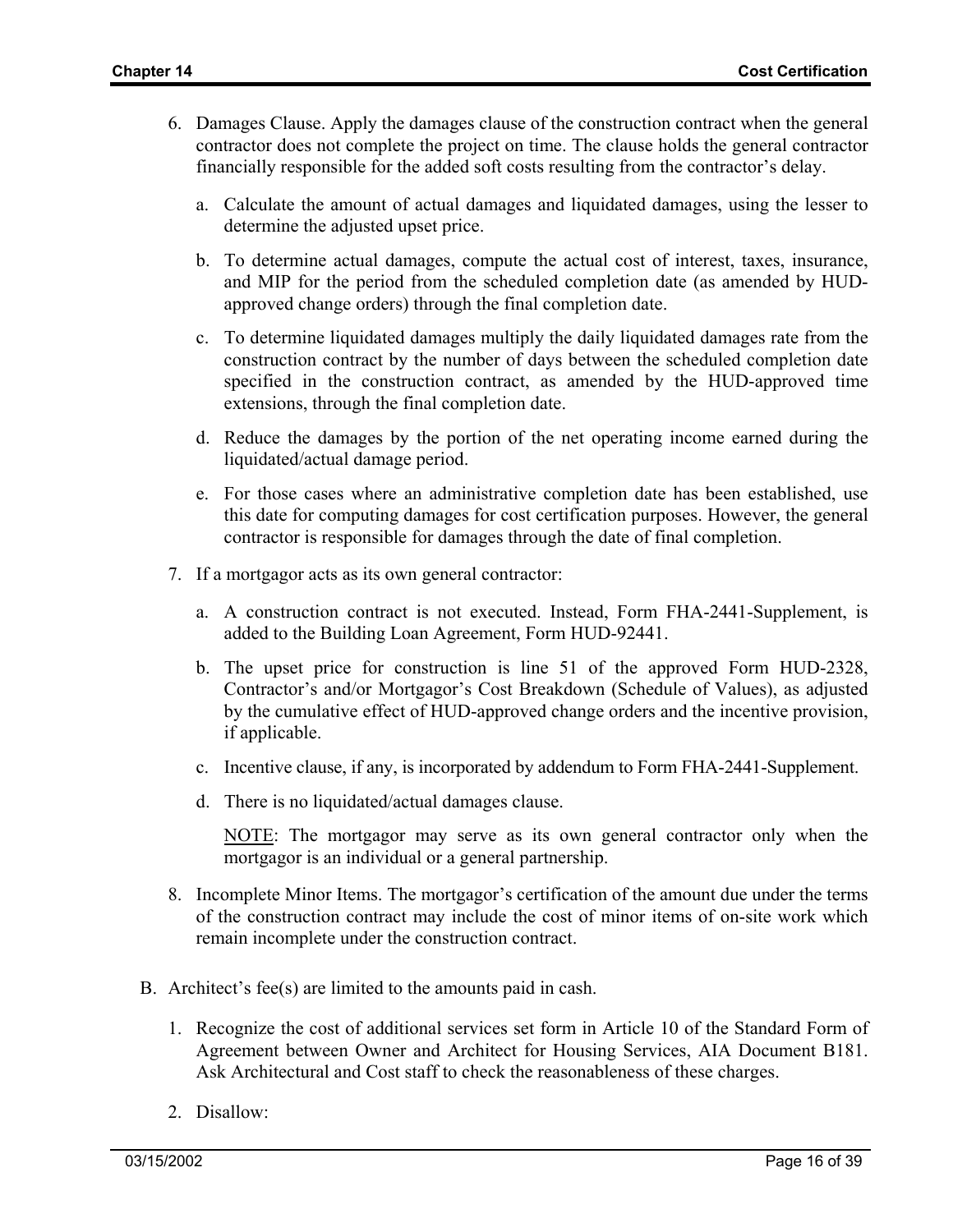- a. Any portion of the Architect's fee paid in stock.
- b. Any costs associated with a clerk of the works.
- 3. If any identity of interest comes into being between the Architect and either the mortgagor or general contractor during project construction:
	- a. See maximum design Architect's fee for cost certification purposes set forth in the Agreement and Certification, Form HUD-3305/3306.
	- b. Do not allow a fee for supervisory services to an identity of interest Architect.
- 4. Treat any unused balance of the total Architect's fee as a direct mortgage reduction to the original mortgage amount on Form HUD-92580.
- C. Interest is allowable in the amount accrued on the first mortgage between initial endorsement (start of construction for insurance upon completion projects) and the cut-off date defined in Paragraph 14.7.
	- 1. Recognize interest costs associated with an approved early start provided:
		- a. The mortgagor entered into an agreement with the contractor which:
			- (1) was approved by the Hub Director.
			- (2) agrees to reimburse the contractor for interest on money borrowed for construction prior to initial endorsement.
			- (3) states that reimbursement will be made only to the extent the mortgagor has funds available in the amount estimated for interest during construction.
		- b. The certified amount, when added to the interest cost incurred directly by the mortgagor, does not exceed the total amount of interest estimated in Section G of Form HUD-92264.
		- c. Form FHA-2415, Request for Permission to Commence Construction Prior to Initial Endorsement for Mortgage Insurance, was executed and approved.
		- d. Interest costs reflect the contractor's actual cost of money borrowed to cover the cost of construction between the early start date and the initial endorsement as adjusted by Section 1.e below.
		- e. Rate of interest does not exceed rate established for the insured loan.
	- 2. Interest rate paid on the construction loan cannot exceed:
		- a. For insurance of advances: the rate stated in the Firm Commitment.
		- b. For insurance upon completion: the rate acknowledged by the Hub Director of Housing Development before issuing the Firm Commitment.
	- 3. Deduct accrued interest forgiven by the lender or otherwise not paid in cash.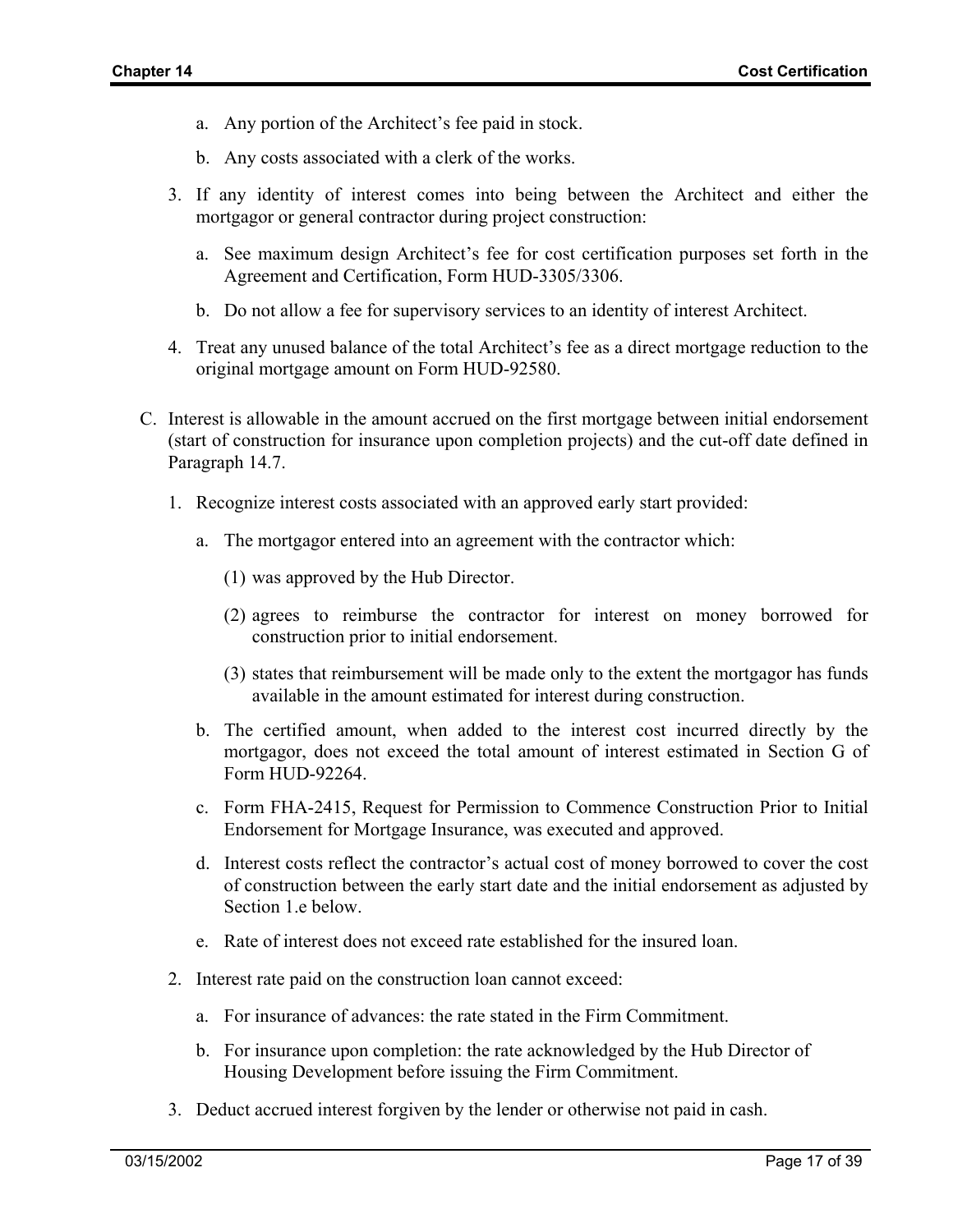- 4. Treat lender/bond underwriter's refund of any portion of the construction loan interest to the mortgagor or sponsor, as a direct mortgage reduction to the original mortgage amount on Form HUD-92580.
- 5. If the construction interest rate changes before initial endorsement and it was not feasible to reprocess the project or if a State Housing Agency sold bonds to finance the construction loan and the true interest rate was not known until cost certification:
	- a. Interest savings may be created from the difference between the processed interest rate and the actual final interest rate.
	- b. Treat these savings as a direct mortgage reduction if the condition in Paragraph XX was included in the Commitment.
- 6. Neither the interest on subordinated liens nor other obligations of the mortgagor are allowed as certifiable costs.
- D. Taxes are allowable in the amount accrued during the same period identified in Paragraph C above. Do not recognize costs accrued during early start period.
- E. Property insurance is allowable in the amount accrued during the same period identified in Paragraph C above. Do not recognize costs accrued during early start period.
- F. Mortgage Insurance Premium (MIP). The FHA Comptroller's office cannot compute the exact amount of MIP due during the construction period until the project has been completed and the Washington Docket forwarded to Headquarters.
	- 1. For a project involving insurance of advances, allow MIP of  $\frac{1}{2}$  of one percent per annum on the mortgage amount on the basis of accrual for the number of days in the period used to Paragraph C above, when applicable.
	- 2. For a project involving insurance upon completion, no MIP is paid during construction.
- G. HUD application, commitment and inspection fees are allowable in the amounts paid. Fees paid to reopen an expired or terminated commitment are not allowable costs.
- H. Financing expense includes the initial service charge, discounts fees, FNMA or GNMA or other permanent lender commitment and marketing fees, and other similar fees.
	- 1. Allow the lesser of:
		- a. Amounts paid, or to be paid, in cash.
		- b. Amounts shown on Form HUD-2434, Mortgagee's Certificate, or Certificate of Mortgagee portion of Form FHA-2455 and approved by the Hub Director before initial endorsement (Insurance of Advances) and issuance of Firm Commitment (insurance upon completion), respectively.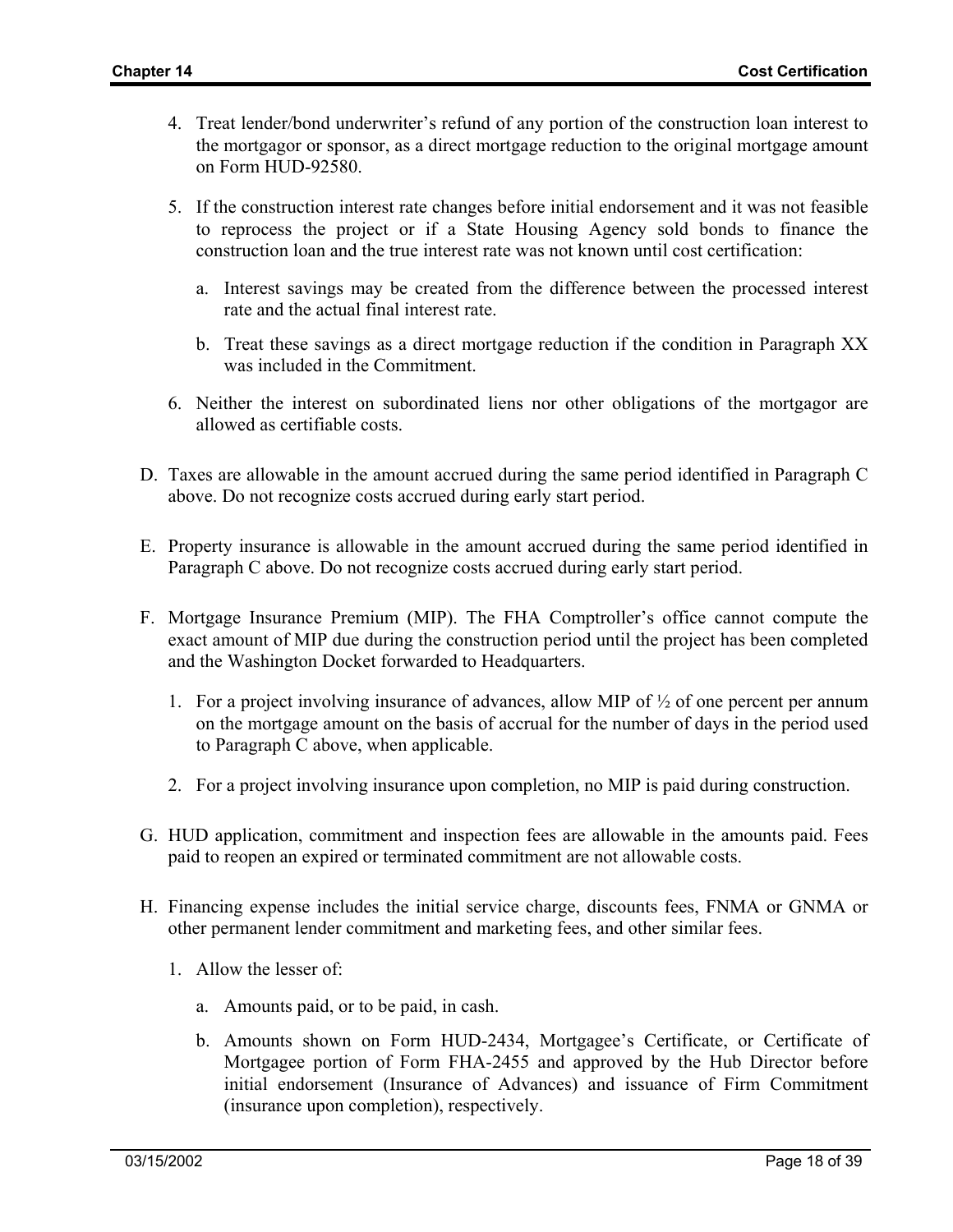- 2. Construction Lender's initial service charge (usually 2 percent):
	- a. Is expected to cover:
		- (1) Processing fees.
		- (2) Expenses of lender's counsel.
		- (3) All other charges by the construction lender.
	- b. Excludes:
		- (1) Construction loan discount.
		- (2) Construction loan extension fees.
	- c. Any charges made by the Lender for payment of counsel, or charges paid directly to the Lender's counsel, to the extent they cause the initial service charge to exceed 2 percent, are not certifiable. Charges related to "Title and Recording" expenses are certifiable under that line item.
- 3. Permanent Lender's placement fee (usually 1.5 percent):
	- a. Is expected to cover all permanent placement expenses except discounts and some of the fees associated with a bond financed transaction.
	- b. If GNMA Mortgaged Backed Securities are involved, the mortgagee may not assess an additional charge for the MBS application fee or for the custodial or delivery fee.

NOTE: Construction and Permanent Lenders' fees in the aggregate shall not exceed 3-1/2 percent and may be divided as agreed upon by the parties involved.

- 4. Recognize for cost certification:
	- a. Reasonable discounts (based upon current interest rate levels at the time of initial closing for projects involving insurance of advances and issuance of the Firm Commitment for projects involving insurance upon completion) charged by the construction and permanent lenders and extension fees charged by the construction lender, if funded at initial endorsement and shown on the Mortgagee's Certificate, Form HUD-2434.
	- b. Permanent lender extension fees, shown on Form HUD-2434, if funded before the final completion date.
	- c. For insurance upon completion cases, construction and permanent loan extension fees, shown on the Certification of Mortgagee portion of Form FHA-2455, if funded before cost certification cut-off.
	- d. Financing fees (including extension fees and discounts) paid on behalf of a mortgagor by a third party under Paragraph 18(f) of the Mortgagee's Certificate or Paragraph 10h of Certificate of Mortgagee portion of Form FHA-2455 and shown as a current liability on the mortgagor's balance sheet to the extent there are savings in the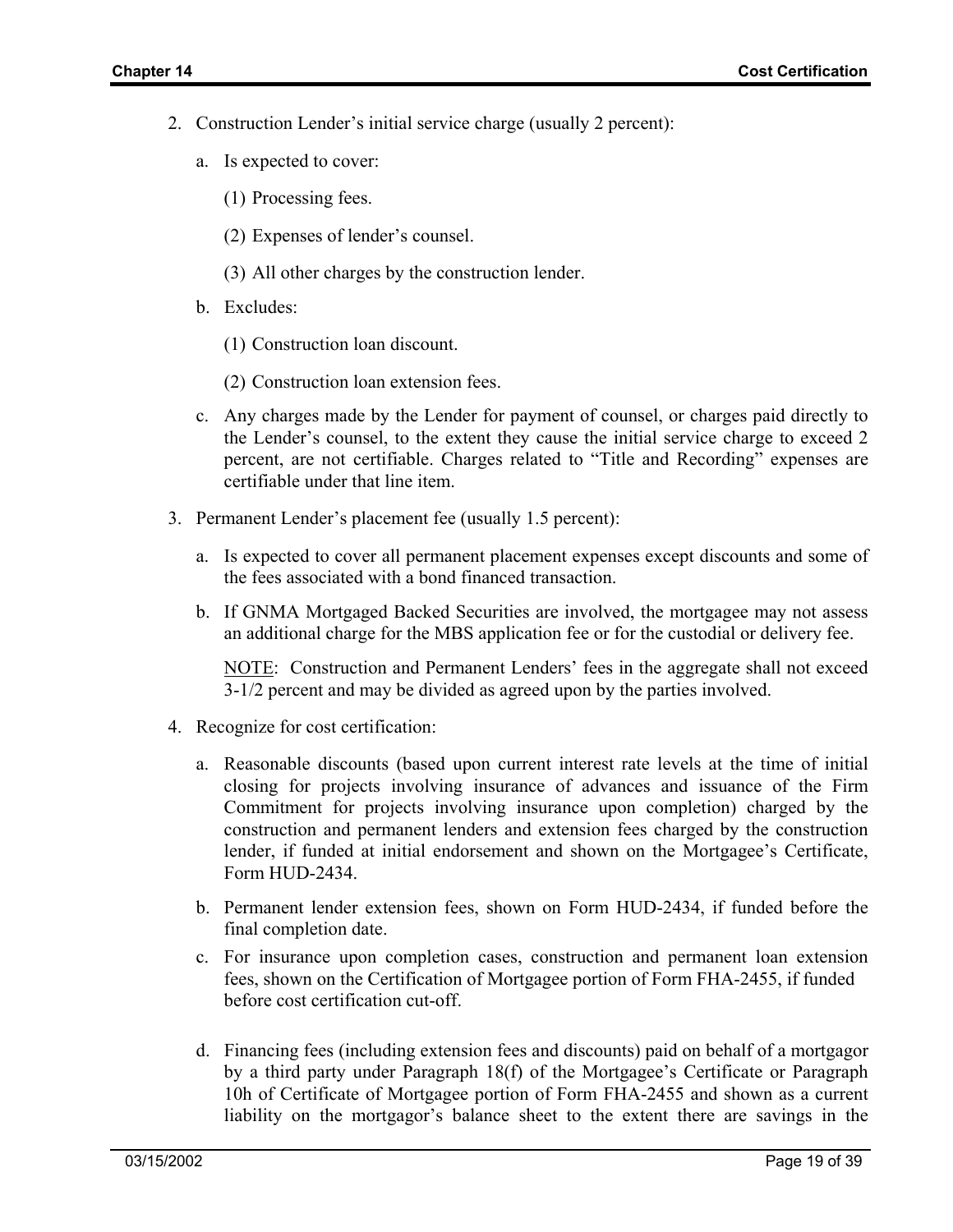mortgage. At final endorsement, require a promissory note be used for any unpaid balance of the obligation recognized in cost certification.

- e. For bond financed projects, cost of issuance, discounts and financing fees in excess of 3-1/2 percent provided the cost certification evidences that the sponsor/mortgagor could not benefit monetarily from excess investment income from the proceeds of the invested obligations. Refer to Appendix 14.
- 5. Do not recognize for cost certification:
	- a. Any "side deals" (except for approved discounts) by which the mortgagor agrees to pay for "added cost of money."
	- b. The cost of purchasing of FNMA stock.
- 6. Treat the following as a direct mortgage reduction at final endorsement:
	- a. Premiums paid by Lender to the mortgagor or sponsor for acquiring the construction or permanent loan.
	- b. Partial refunds of the Commitment fee allowed in processing, which are returned to the mortgagor or sponsor.
	- c. Discounts or other fees paid for by a contribution of a portion of the initial service charge by the Lender/bond underwriter.
	- d. Rebates paid to a mortgagor or sponsor by the Lender/bond underwriter for bond financed mortgages.
- I. Title and recording expense is limited to cash paid for:
	- 1. Title search and policy at the time of initial endorsement;
	- 2. Recording fees at initial endorsement;
	- 3. Mortgage and stamp taxes;
	- 4. Survey recording fees;
	- 5. Updating title policy during construction;
	- 6. Final title policy and recording charges; and
	- 7. Legal fees incurred with any of the above.
- J. Legal, organization and audit expenses are limited to expenses incurred in organizing the mortgagor entity, developing the proposal to submit to HUD and other necessary governmental agencies and required services during closing and construction.
	- 1. Organizational allowance: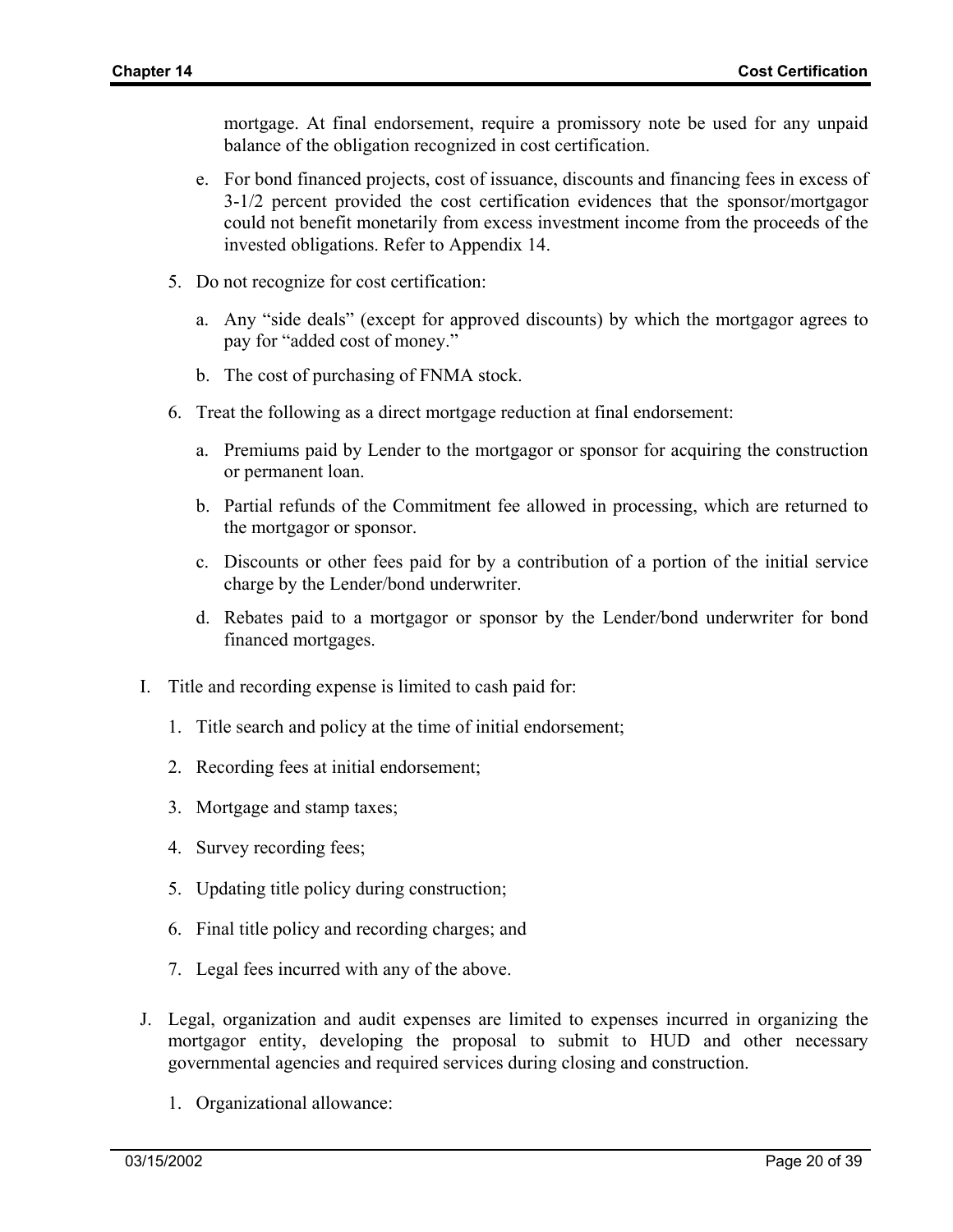- a. Allow only the amount included in Section G of Form HUD-92264 for organizational fee, unless fully supporting documentation is submitted by the mortgagor which justifies the need for and reasonableness of the additional expenditure.
- b. Any costs incurred in excess of this allowance are not eligible for recognition in processing a mortgage increase or the equity computation on Form HUD-92580.
- 2. Allow a marketing allowance for Section 232.
- 3. Limit legal expenses to those incurred for: initial through final closings; tax advice during organization of mortgagor entity only; and preparation of documents and representation for and during organization of the mortgagor entity.
	- a. Allow customary expenditures expected to be incurred before and during initial closing, construction period, and final closing.
	- b. Do not allow:
		- (1) The usual expenses connected with land acquisition which are already included in, or contributing to:
			- (a) Title and recording expense.
			- (b) Estimated market price of site.
			- (c) Obtaining changes in zoning.
		- (2) Cost of legal services to create tax shelters, trusts, etc.
- 4. Recognize cost of a "package deal" for organization and legal services provided:
	- a. Supplier is qualified to furnish the needed services.
	- b. Do not allow duplicate credit for the same services.
- 5. Audit fee covers the cost of the accountant's audit and opinion of the mortgagor's certificate of costs.
- 6. Amounts included in Form HUD-92264 for legal and audit expenses are not blanket allowances, but ordinarily set an upper limit on allowable amounts.
	- a. Non-typical fees must be borne by the mortgagor, unless in an exceptionally complex case, a higher fee is proven by the mortgagor to be necessary and reasonable. Detailed invoices and/or other documentation is required as to the reasonableness, purpose, necessity, and proper classification of all items in the category.
	- b. This limitation is not flexible where a "package" for legal and organizational services is involved or where a substantial amount of the legal and organizational services are performed by the same firm.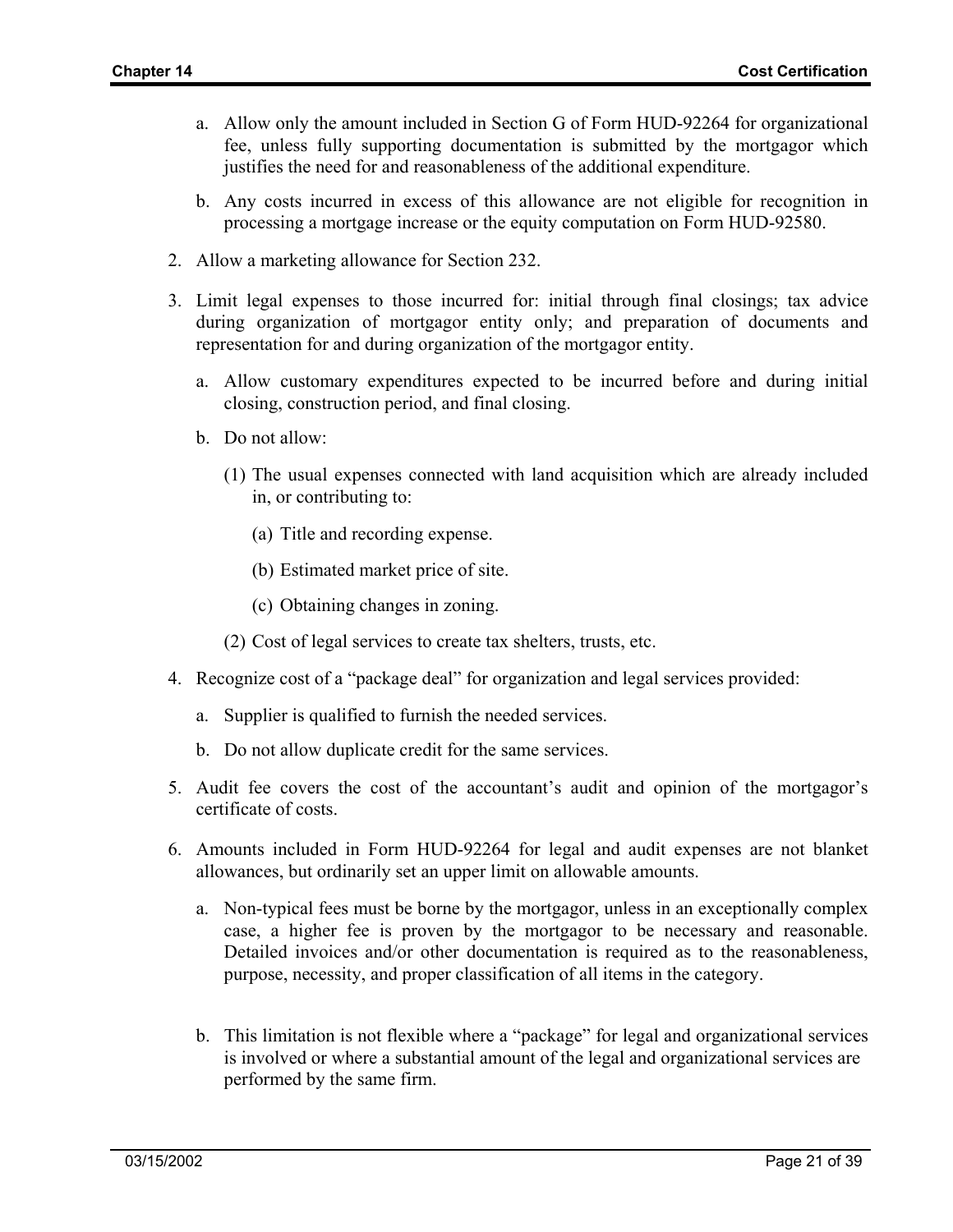- K. Offsite Costs. Where the mortgagor enters into a supplemental contract for constructing offsite improvements, allow the lesser of:
	- 1. Contract price as adjusted by the HUD's estimated cumulative effect of approved offsite change orders.
	- 2. Actual cash paid or to be paid for offsite work.
	- 3. Amount allowed by cost analyst for offsite construction of Form HUD-92331, Summary of Cost Certification Review - Cost Section.

### NOTE:

- a. The Valuation Branch must adjust the as-is land value of the property, if the allowed amount for offsite and demolition differs from HUD's estimate on Form HUD-92264 issued at Firm Commitment.
- b. Offsite cost is not allowable for leasehold estates when the ground rent is based on a land value that reflects all required offsite improvements since those improvements have not been paid for by the mortgagor.
- c. If the mortgagor certifies to off-site cost, the land value entered on Form HUD-92580, "Maximum Insurable Mortgage" will be reduced by the amount of off-site cost.
- L. Other Costs include all costs and/or recovery of costs which are not provided for elsewhere and which are clearly attributable to the actual cost of the project.
	- 1. Cost of acquiring the leasehold interest provided the acquisition cost plus ground rent and offsite costs paid by the mortgagor, if any, do not exceed the HUD Fair Market Value of the Land Fully Improved. Any excess is to be reflected as a disallowed cost of acquiring the leasehold.
	- 2. Ground rent paid during the period used in Paragraph C above.
	- 3. Incentive payment due a nonidentity of interest contractor for completing construction before the scheduled completion date as amended by HUD-approved change orders.
	- 4. Compensation from an insurance claim including any income earned by investing the proceeds of the claim. Treat as recovery of cost after computing BSPRA.
	- 5. Contractor's bond premium if paid by the mortgagor. If the construction contract contained an amount for the bond premium, subtract it from the contract amount when developing the adjusted upset price on line 1c of Form HUD-92331A.
	- 6. Other fees, including engineering and topographical survey. Cost staff must determine if such costs are reasonable and not duplicated in the general contractor's costs.
	- 7. Contingency reserve is included in the replacement cost of substantial rehabilitation projects.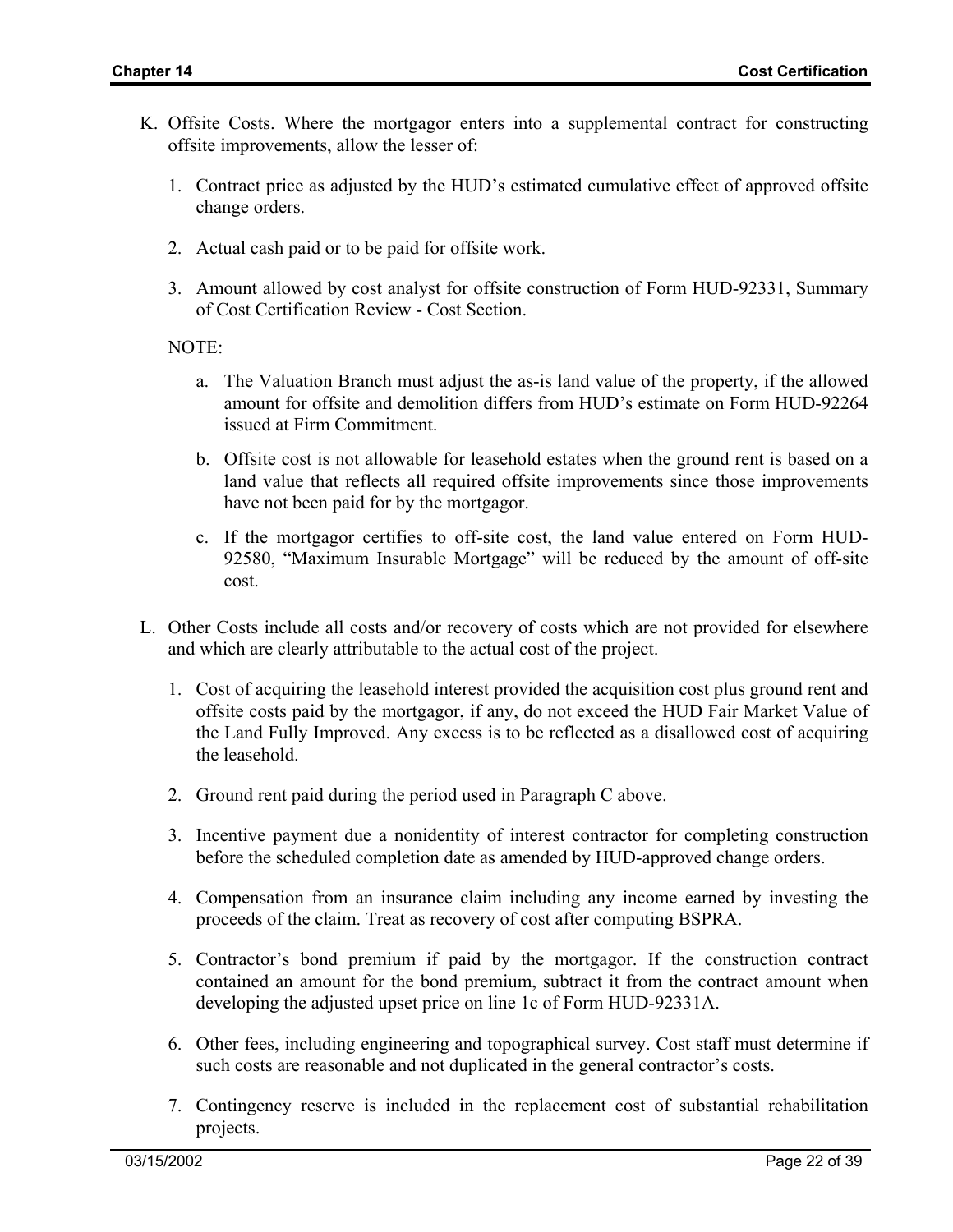- a. The contingency reserve may be used for unforeseen costs of necessary change orders approved by HUD and unanticipated soft costs for time extensions approved by HUD.
- b. Expenditures for change orders and shortfalls in soft costs should be certified to and allowed under those specific line items.
- c. Normally there will not be an amount certified to under contingency reserve since all expenditures will be certified to on other line items.
- d. An itemization of all expenditures covered by contingency reserve funds must be attached to the cost certification submission.
- 8. Grants/loans to the mortgagor entity and/or principals of the mortgagor entity used to pay for allowed items of cost.
	- a. Treat as a recovery of cost after BSPRA.
	- b. Do not deduct grant/loan funds used to pay for non-replacement cost items, i.e., grant/loan proceeds used to pay the acquisition cost of the land in excess of the HUD allowance are not deducted from the total recognized costs.
- 9. Residential relocation fund established on Form HUD-92264. Allow only those expenses approved by the HUD CPD relocation specialist up to the amount established on Form HUD-92264. Apply unused allowance as a direct mortgage reduction.
- 10. Third party costs for appraisals, market analysis, etc., involved with MAP processing.
- M. Builder's and Sponsor's Profit and Risk Allowance (BSPRA)
	- 1. HUD does not control the division of BSPRA.
	- 2. Compute without regard to amounts on Form HUD-92264. Base the BSPRA computation on a percentage of allowed costs.
		- a. Use the same percentage (not to exceed 10 percent) used to compute BSPRA in the Firm Commitment review.
		- b. Exclude from the computation the cost of off-site work, land, payments for acquisition of leasehold, ground-rent, relocation expenses, and supplemental management funds, and Major Moveable Equipment, if applicable.
	- 3. 50/75 percent rule.
		- a. Whether or not there is an identity of interest, no general contractor's fee (general overhead and profit) will be allowed when:
			- (1) More than 50 percent of the contract sum in the Construction Contract–Cost Plus, Form HUD-92442-A, is subcontracted to one subcontractor, material supplier or equipment lessor, or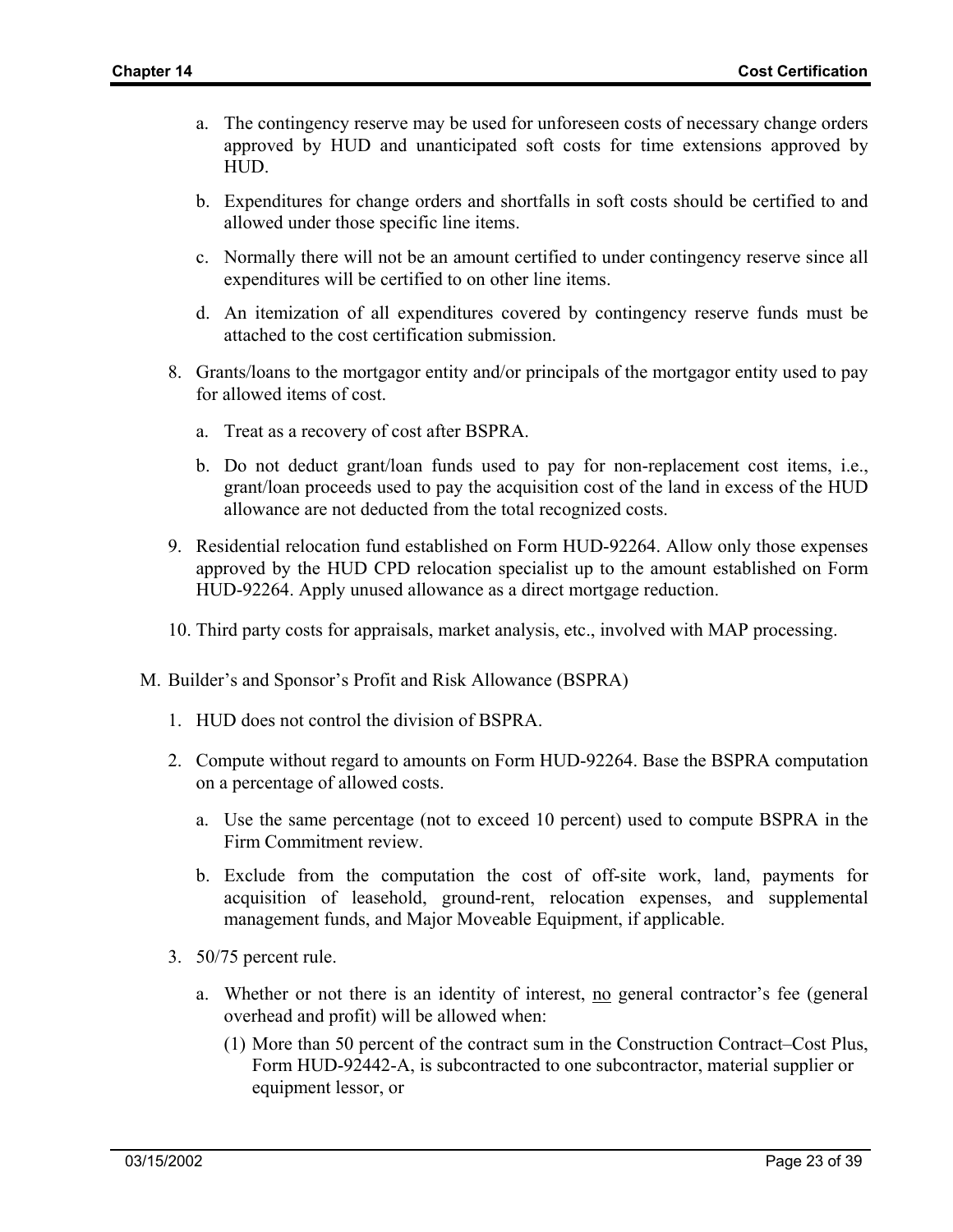(2) 75 percent or more with three or less subcontractors, material suppliers and equipment lessors.

Note:

If two or more subcontractors have common ownership, they are considered as one subcontractor.

- b. Exceptions: The fifty/seventy-five percent rule is not applicable to:
	- (1) Manufacturers of Industrialized Housing.
	- (2) Trade items performed by persons on general contractor's payroll.
	- (3) Mobile Home Park program.
	- (4) Supplemental Loan program.
	- (5) Rehabilitation programs other than gut rehabilitation.
- c. The cost analyst determines the applicability of the 50/75 percent rule.
- d. Where the 50/75 percent rule is violated, the general contractor forfeits its profit and only Sponsor's Profit Risk Allowance (SPRA) is allowed.
- 4. Where there is no identity of interest between the mortgagor and builder or when the 50/75 percent rule has been violated, compute a SPRA which is 10 percent of allowable:
	- a. Architectural fees.
	- b. Carrying charges and financing.
	- c. Legal, organization, and audit expenses.
- 5. If an identity of interest between the mortgagor and general contractor is established after initial endorsement and exists at the time of final completion, BSPRA is allowed in lieu of a builder's profit and SPRA.
- 6. If prior to the final completion date an identity of interest no longer exists between the mortgagor and builder, substitute SPRA for BSPRA.
	- a. The construction contract may be amended to permit a typical builder's profit.
	- b. Treat the difference between BSPRA and the combination of SPRA and builder's profit as a direct mortgage reduction on Form HUD-92580.
- N. Non-profit Developer Fee. The allowable amount is the amount included in the Firm Commitment less amounts certified and allowed on other line items.

**14.16 HUD Cost Review of Contractor's Cost Certification**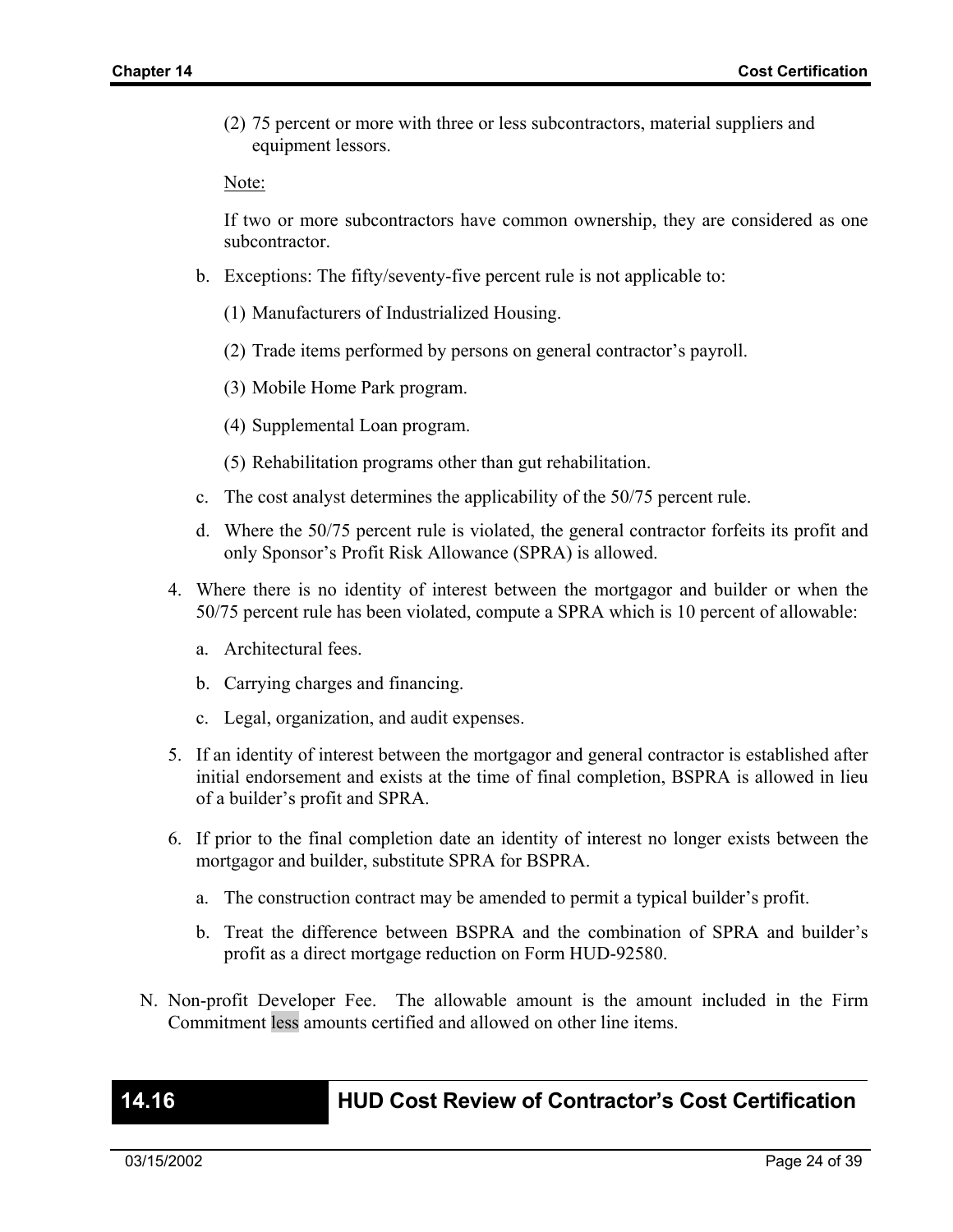- A. Actual costs are all costs, paid by the general contractor under the Construction Contract for completion of the project, and to which the general contractor certifies, using Form HUD-92330A.
	- 1. Include actual costs paid in cash, or to be paid in cash (items of delayed completion), within 45 days after the date of the substantial completion, for labor, materials, equipment, subcontract work, general requirements (job overhead), fees and general overhead. Also include amounts estimated for any items requiring an escrow.
		- a. General Requirements:
			- (1) May include salaries of clerical staff for time actually spent at the project site. Proration of annual salaries on the percent basis is not permitted.
			- (2) Salaries of executives may not be included in General Requirements. Such salaries are included in General Overhead.
		- b. General Overhead:
			- (1) Include only the amount of the accepted Schedule of Values, Form HUD-2328, adjusted by the effect of approved change orders.
			- (2) Itemization is not required.
	- 2. Kickbacks, rebates, adjustments, discounts, or any other devices which the contractor may have received or is entitled to, must be deducted form actual costs.
- B. For those cases where the mortgagor is not seeking a mortgage increase or a detailed review is not requested by the Hub Director:
	- 1. The cost analyst will not review Form HUD-92330A, Contractor's Certificate of Actual Cost, in assisting the Mortgage Credit Examiner (MCE) in the analysis of the Mortgagor's cost certification.
	- 2. The cost analyst will advise Mortgage Credit Staff of the approved change orders.
- C. Cost Review
	- 1. Conduct a detailed review when the mortgagor applies for a mortgage increase or the Hub Director orders a detailed review.
	- 2. Review certifications where required from the contractor, or any subcontractor, equipment lessor, material supplier or manufacturer of industrialized housing.
	- 3. Forms necessary to make reviews:
		- a. Form HUD-92330, Mortgagor's Certificate of Actual Cost.
		- b. Form HUD-92330-A, Contractor's Certificate of Actual Cost.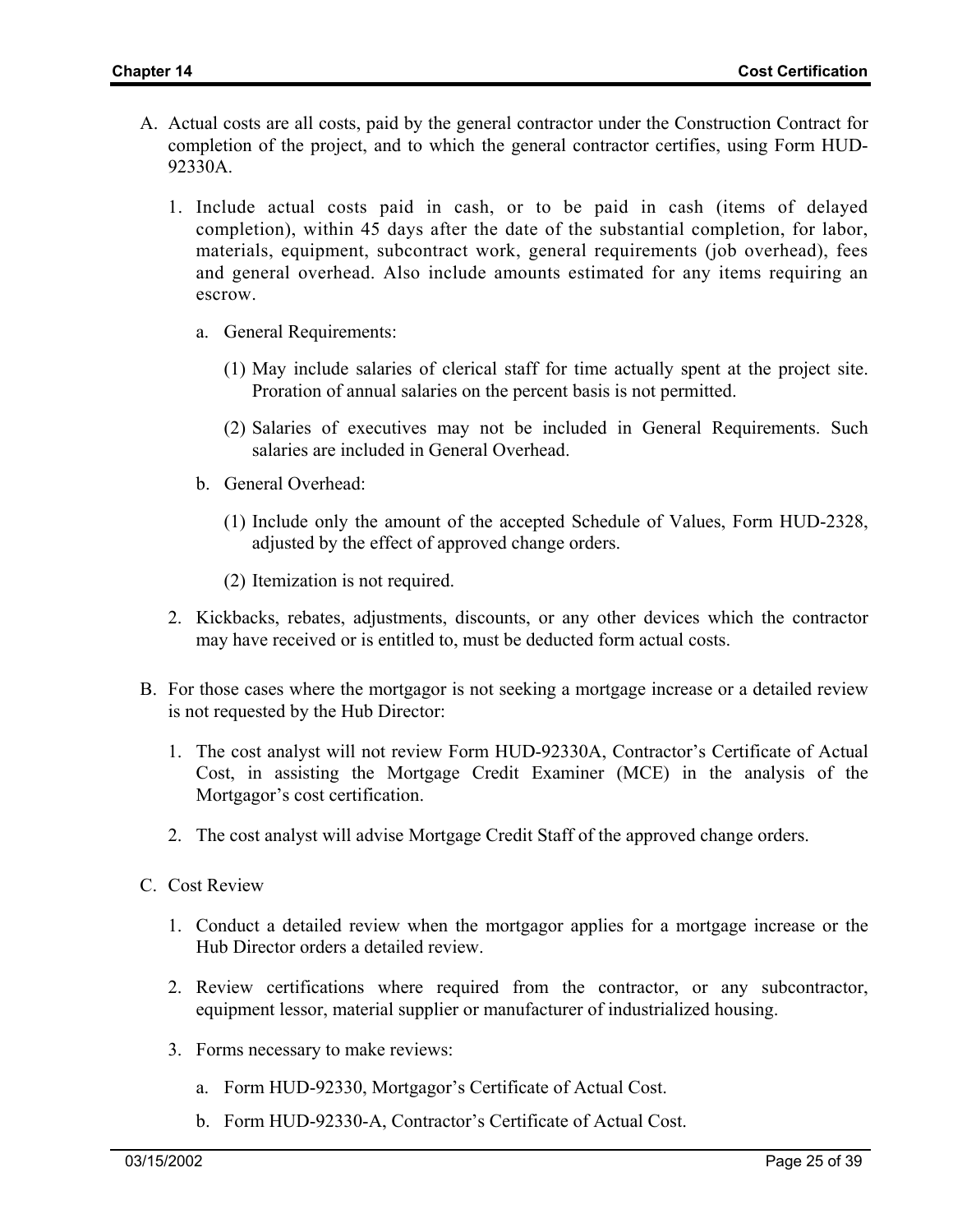- c. Forms FHA-3305, or 3306, Agreement and Certification (applicable to project).
- d. Form HUD-92437, Request for Construction Changes–Project Mortgages (all approved for project).
- e. Form HUD-92326, Project Cost Estimate (HUD Estimate).
- f. Form HUD-2328, Contractor's and/or Mortgagor's Cost Breakdown.
- g. Form HUD-92331-B, Cost Certification Review Worksheet.
- h. Form HUD-92331, Summary of Cost Certification Review.
- i. Form HUD-95379, Trip Report (all for projects).
- 4. Steps to make review:
	- a. 50/75 percent rule check (See 14.15.M.3): Use information from "total" and "name of subcontractor or payee" columns of general contractor's cost certification. If rule applies, disallow general contractor's general overhead and profit. If project uses BSPRA, disallow only general overhead, but inform mortgage credit examiner.
	- b. Identity of interest subcontract review: (Mortgagor, general contractor, subcontractors, equipment lessors, material suppliers, and industrialized housing manufacturers.)
		- (1) Examine Form HUD-3305 or HUD-3306 and Form HUD-92330-A to establish all declared identities of interest.
		- (2) Review each identity of interest subcontractor's cost certification.

NOTE: If cost certification not received, disallow subcontractor's overhead, profit, and all questionable costs.

- (a) If no prior approval as an identity of interest subcontractor, disallow subcontract overhead and profit.
- (b) For prior approval:
	- (i) Allow prior approved subcontract overhead and profit, plus or minus the effect of approved change orders. Disallow excess.

NOTE: Do not reduce the prior approved subcontract overhead and profit in the event that the certified cost for the work is less than the prior approved maximum subcontract price.

- (ii) Allow up to the prior approved maximum subcontract amount for work, plus or minus the effect of approved change orders. Disallow excess.
- 5. Trade line item review:
	- a. On Form HUD-92331-B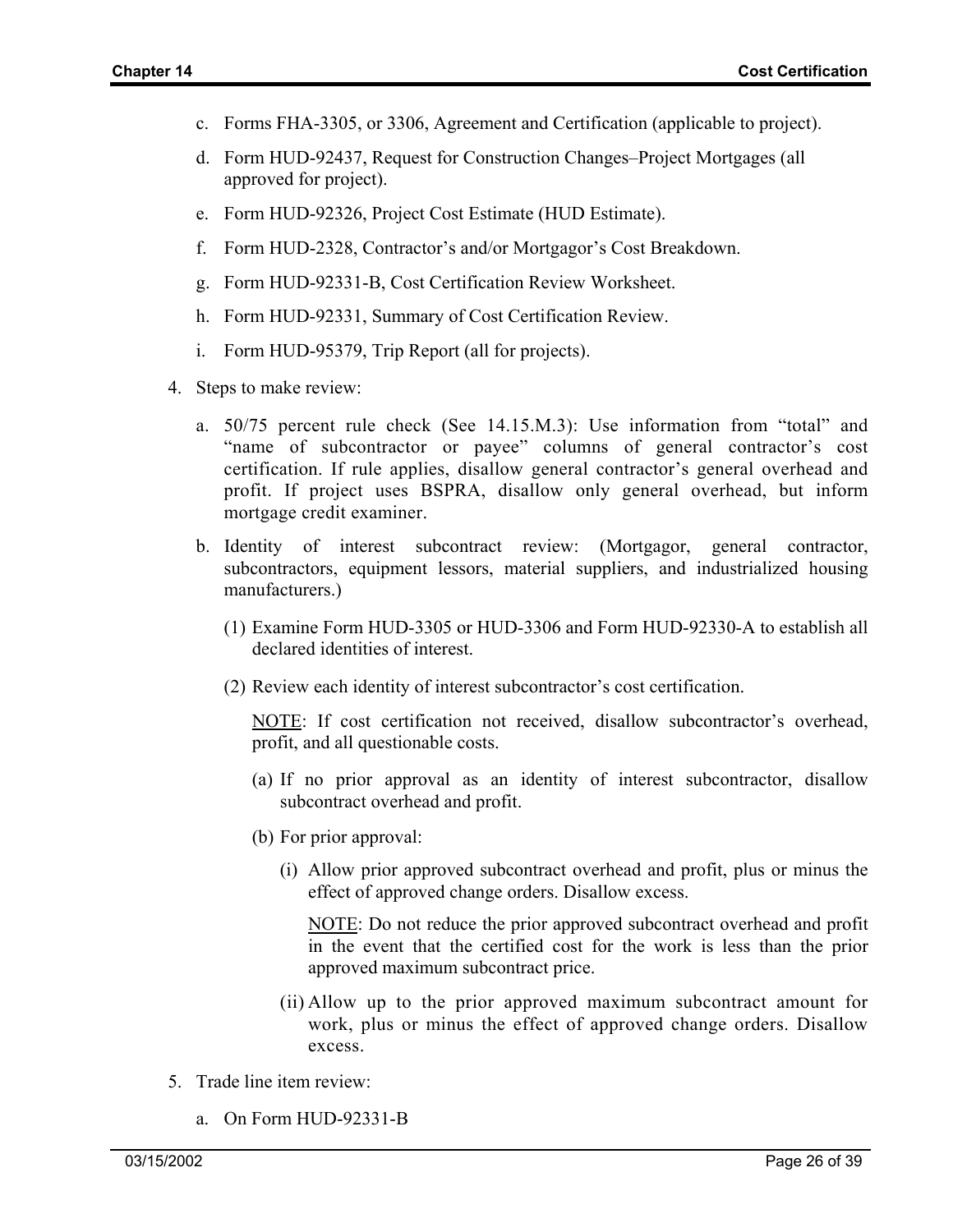- (1) Enter all trade line costs from HUD estimate (Form HUD-93236) or Contractor's schedule of values (Form HUD-2328) after adjusting for approved change orders.
- (2) Enter all trade line costs from general contractor's cost certification (Form HUD-92330-A). Take architect's fees from mortgagor's cost certification (Form HUD-92330).
- (3) Using dollar and percentage variance columns, compare each trade's actual cost with the estimate. Determine allowable amounts.
- b. Allowable amounts are not limited by the estimates. Analyze differences.
	- (1) Allow actual costs paid to complete the work in accordance with the construction contract.
	- (2) Allow actual costs due to unusual circumstances, e.g., subcontractor bankruptcy, code changes, required replacement of completed work, replacements due to natural occurrences (storms, floods, earthquakes, etc.).
- c. Question only amounts substantially in excess.
	- (1) Contact general contractor and/or mortgagor requesting explanation or more documentation.
	- (2) Make disallowances if explanation/documentation is not received in a reasonable amount of time.
	- (3) Reallocation of monies from one trade item to another may be made only by the accountant.
	- (4) As a result of discussion, have the accountant amend Form HUD-92330-A and resubmit.
- d. Disallow any amount not justified or supported as being part of the construction contract work.
- e. Disallow costs for duplication of work due to contractor's error or negligence, e.g., improper placement, failure to protect, noncompliance with contract, etc.
- D. Summary of Cost Certification Review on Form HUD-92331
	- 1. Enter all recommended disallowances.
	- 2. Enter summary of construction contract costs.
	- 3. Enter contractor's profit from mortgagor's Form HUD-92330. Add profit from all HUDapproved change orders.
	- 4. Enter offsite costs from mortgagor's Form HUD-92330, if applicable.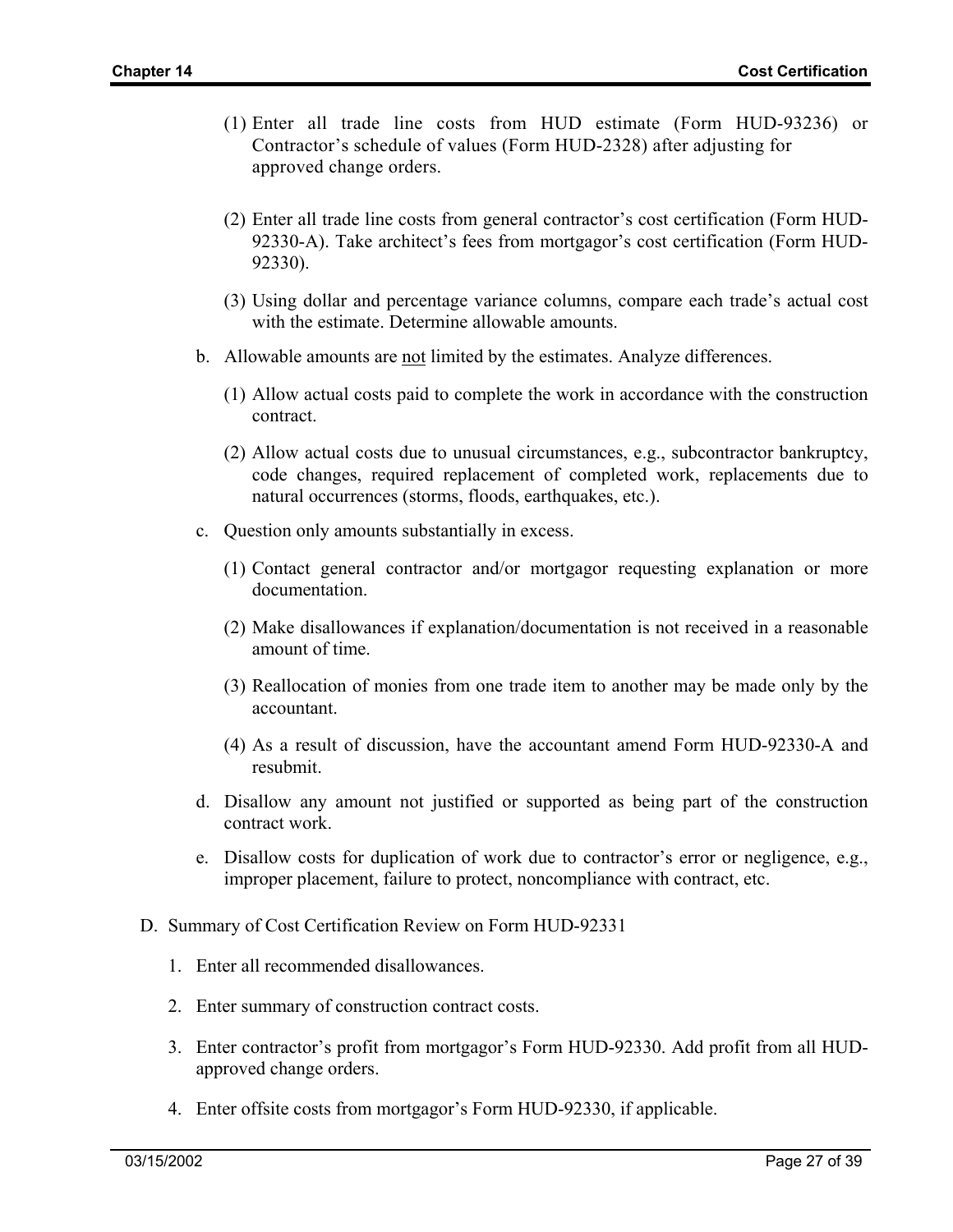- a. Review itemized offsite breakdown.
- b. Disallow any cost duplication on general contractor's Form HUD-92330-A.
- 5. Property Insurance Schedule, Form HUD-92329. Complete new form using allowed construction costs.
- E. Lump Sum Construction Contract Cost Certification
	- 1. Review mortgagor's certification (Form HUD-92330) if requested to do so by Hub Director.
	- 2. Review cost certification of any subcontractor that has identity of interest with the mortgagor.
- F. Section 232 Procedures
	- 1. Follow the above instructions for Section 221(d) and 220 with additions and modifications as indicated below.
		- a. Actual costs include Major Movable Equipment.
			- (1) Mortgagor submits a schedule of Major Movable Equipment installed and the actual cost of each item as part of its cost certification.
			- (2) Major Movable Equipment is not a part of the construction contract, and it is not included in the general contractor's cost certification. Do not include this cost in calculating the 50/75 percent rule.
		- b. Kickbacks, rebates, adjustments, discounts, or any other devices must be deducted from actual cost.
		- c. HUD staff should review:
			- (1) Mortgagor's itemized estimate of Major Movable Equipment submitted at Firm Commitment.
			- (2) Mortgagor's schedule of Major Movable Equipment installed and the actual cost of each item.
		- d. HUD staff should compare Firm Commitment estimate with schedule of actual equipment.
			- (1) Determine whether the schedule of actual equipment installed generally agrees with the list submitted at Firm Commitment.
			- (2) Determine whether actual costs generally agree with estimated amounts at Firm Commitment.
			- (3) If there is general agreement in both the amounts and costs of equipment, accept the schedule.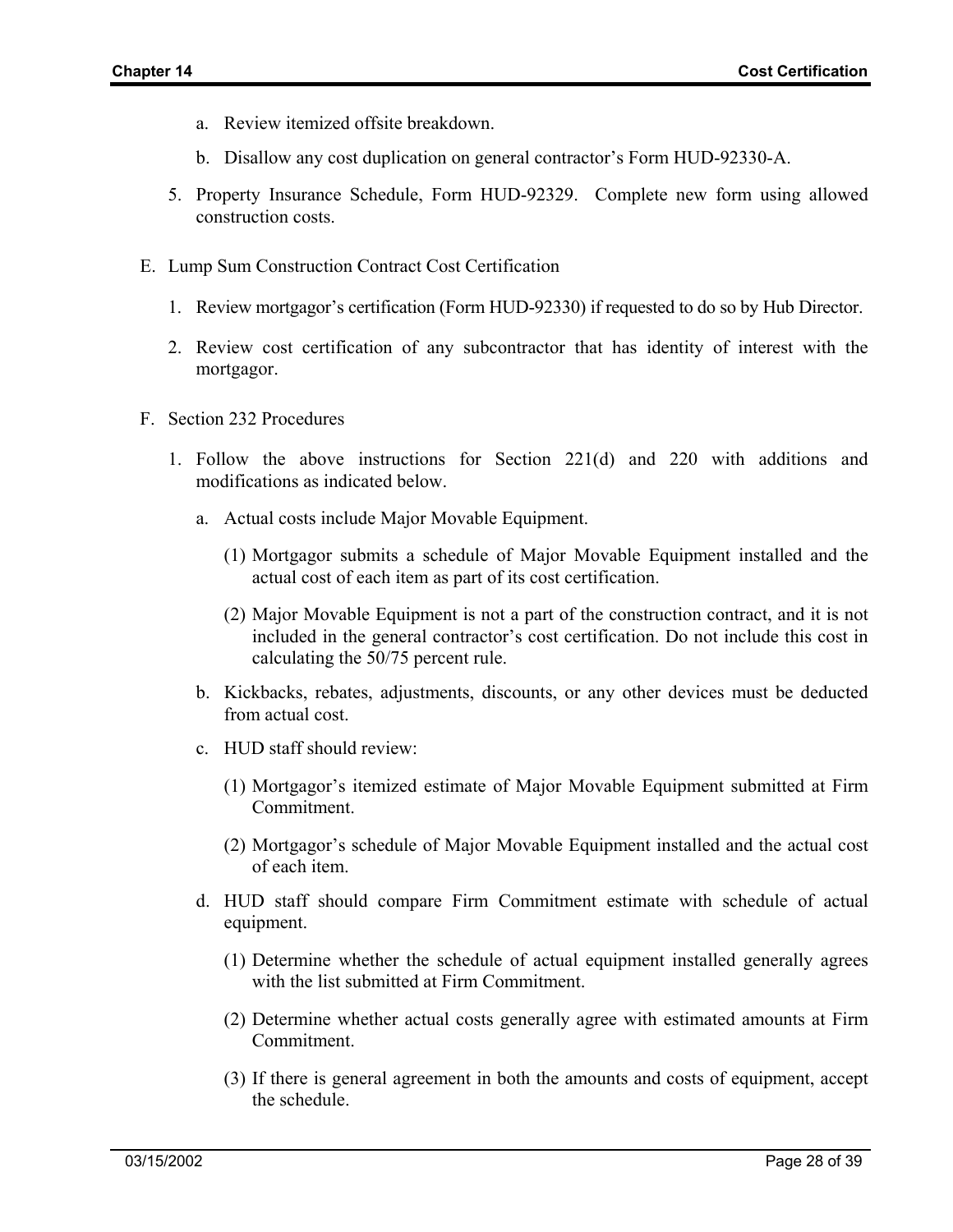- (4) Note all new items of equipment that appear questionable; also note significant items appearing in the Firm Commitment estimate which do not appear on the schedule of actual equipment (e.g., 120 beds listed in Firm Commitment estimate but no beds appear in schedule of actual equipment). Also note any costs that are unreasonably higher than those estimated at Firm Commitment.
	- (a) Advise Team Leader to contact mortgagor and request explanation or further documentation.
	- (b) Accept if explanation/documentation is adequate.
- 2. Summary of Cost Certification Review of Form HUD-92231
	- a. Under Recommended Disallowed, describe any disallowed items of Major Movable Equipment and their cost.
	- b. In the Remarks section, enter the total allowed amount for Major Movable Equipment.
- 3. Property Insurance Schedule:
	- a. Enter Major Movable Equipment as separate category on Form HUD-92329. Use allowed amount.
	- b. Include in total 100 percent insurable value.

### **14.17 Determine the Mortgagor's Initial Equity Investment–Nonprofit**

The nonprofit mortgagor will be permitted a six percent return on its initial equity as computed on Form HUD-2580, Maximum Insurable Mortgage.

- A. It is determined as follows:
	- 1. New Construction: Line 6, Form HUD-92580, minus finally endorsed mortgage determined in line 10 of the form.
	- 2. Rehabilitation–Property Owned: Reduce the sum of line 4, Form HUD-92580, plus HUD's estimate of the "as is value" of the existing land and improvements before rehabilitation, by the finally endorsed mortgage determined in line 10 of the form.
	- 3. Rehabilitation–Property Acquired: Reduce the sum of line 4, Form HUD-92580, plus the lesser of HUD's estimate of the "as-is value" of the existing land and improvements before rehabilitation or the acquisition cost of the property, by the finally endorsed mortgage determined in line 10 of the form.
	- 4. Rehabilitation under Section 220 and 221(d): Use the New Construction formula in Subparagraph a above.
- B. The base equity computed in #1 above may be increased by: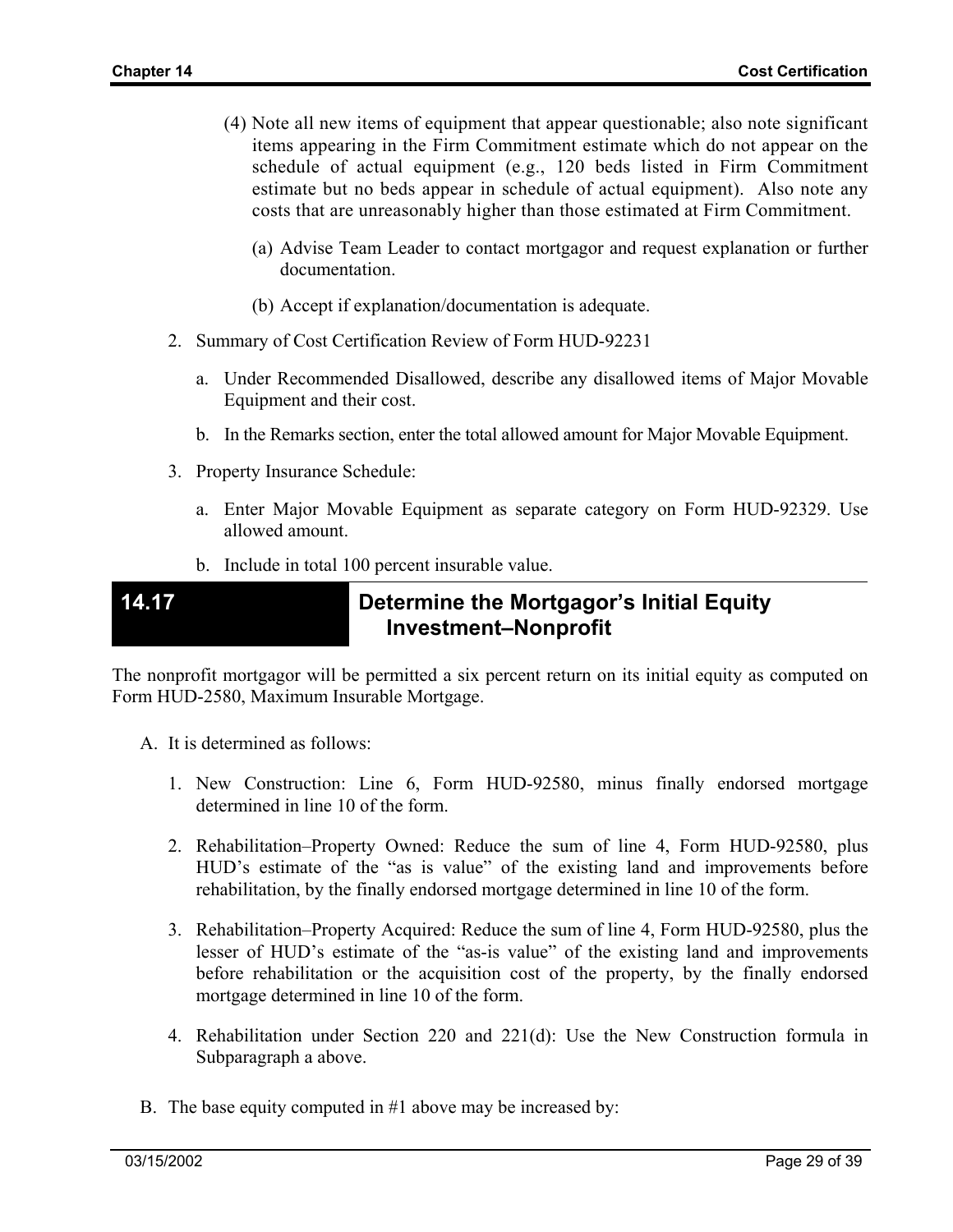- 1. The cost of furnishing, equipment or other betterments essential to the operation of the project.
- 2. The nonprofit developer's fee used to reduce the estimate closing costs of the project.
- 3. Grants from national, regional, and local community service organizations (nongovernment source).
- 4. Sponsor's cash contribution for the cost of land over and above what HUD has allowed.
- C. Modify the Regulatory Agreement to require the return on equity be used for:
	- 1. Continued affordable housing initiatives; or
	- 2. Pledged to the repayment of surplus cash or residual receipts notes given in favor of secondary financing.
- D. Asset Management will monitor the nonprofit mortgagors to be certain that the return on equity is used only for permissible purposes.
- E. The return on equity is paid from surplus cash/residual receipts. Any shortfall in return may be made up from surplus project funds in future years.

# **14.18 Determine the Mortgagor's Initial Investment**

- A. New construction and substantial rehabilitation projects under Sections 220 and 221(d): Line 6, Form HUD-92580, minus the maximum insurable mortgage determined in line 10 of this form.
- B. Rehabilitation Property Owned under Section 232: Reduce the sum of line 4, Form HUD-92580, plus HUD's estimate of the as is value of the existing land and improvements before rehabilitation, by the maximum insurable mortgage determined in line 10 of this form.
- C. Rehabilitation–Property Acquired under Section 232: Reduce the sum of line 4, Form HUD-92580, plus the lesser of HUD's estimate of the as is value of the existing land and improvements before rehabilitation or the acquisition cost of the property, by the maximum insurable mortgage determined in line 10 of this form.
- D. The amount determined by above Paragraphs 1,2, or 3 may be increased by:
	- 1. Expended working capital funds not recognized in the cost certification review.
	- 2. Residential relocation expenses approved by the relocation specialist in excess of the amount established on Form HUD-92264, Section G.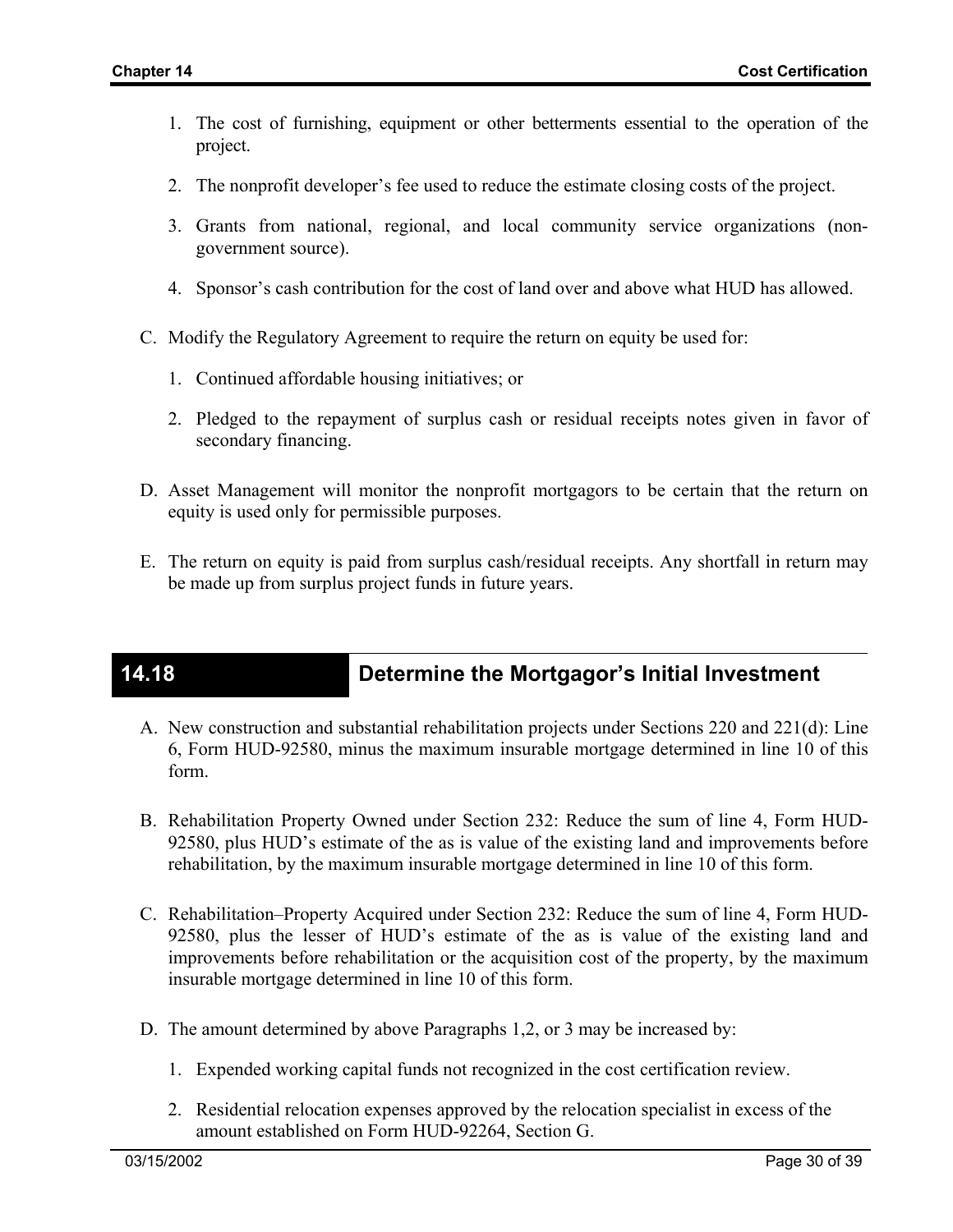### **14.19 Lease Payment/Net Income During Construction Period – Section 232**

Lease Payment/Net Income during Construction Period–Section 232

- A. When an identity-of-interest situation exists, all project income in the construction period, irrespective of the lease amount paid by the identity-of-interest lessee, will be considered and mortgage reductions applied accordingly. There should be no difference in the overall basic income figures whether or not there is an identity of interest leasee.
- B. At the time of cost certification, an audited operating statement covering the period from the beginning of marketing and rent-up activities (or date of initial endorsement in rehabilitation projects involving insurance of advances or start of construction for rehabilitation projects involving insurance upon completion) to the cost certification cut-off date, must be submitted by:
	- 1. The mortgagor entity, in all cases;
	- 2. The lessee, when an identity-of-interest exists between the mortgagor and lessee and the lessee has executed the Regulatory Agreement–Nursing Home, Form HUD-92466 NHL.
	- 3. The mortgagor entity only, where no identity-of-interest exists between the mortgagor and lessee and the lessee has executed the Regulatory Agreement, Nursing Home, Form HUD-92466 NHL. The mortgagor's income statement should reflect a market comparable lease payment as income.
	- 4. The mortgagor, where the mortgagor and the administrator are the same entity and Form HUD-92466 NHL has not been executed.
- C. Treat net income resulting from review of the operating statement as a recovery of construction costs (on Form HUD-92331A, Cost Certification Review Worksheet) for a profit motivated mortgagor and for a nonprofit mortgagor as:
	- 1. At cost certification, as a recovery of construction costs to the extent it was used to reduce liquidated/actual damages.
	- 2. As an offset for any eligible mortgage increase.
	- 3. At final endorsement, deposit the unused portion of net income to the Reserve Fund for Replacements.
- D. Nonprofit Developer's Fee may be used to recover the cost of Administrator's Salary during lease-up. Check to make sure this cost is not duplicated in the income and expense statement.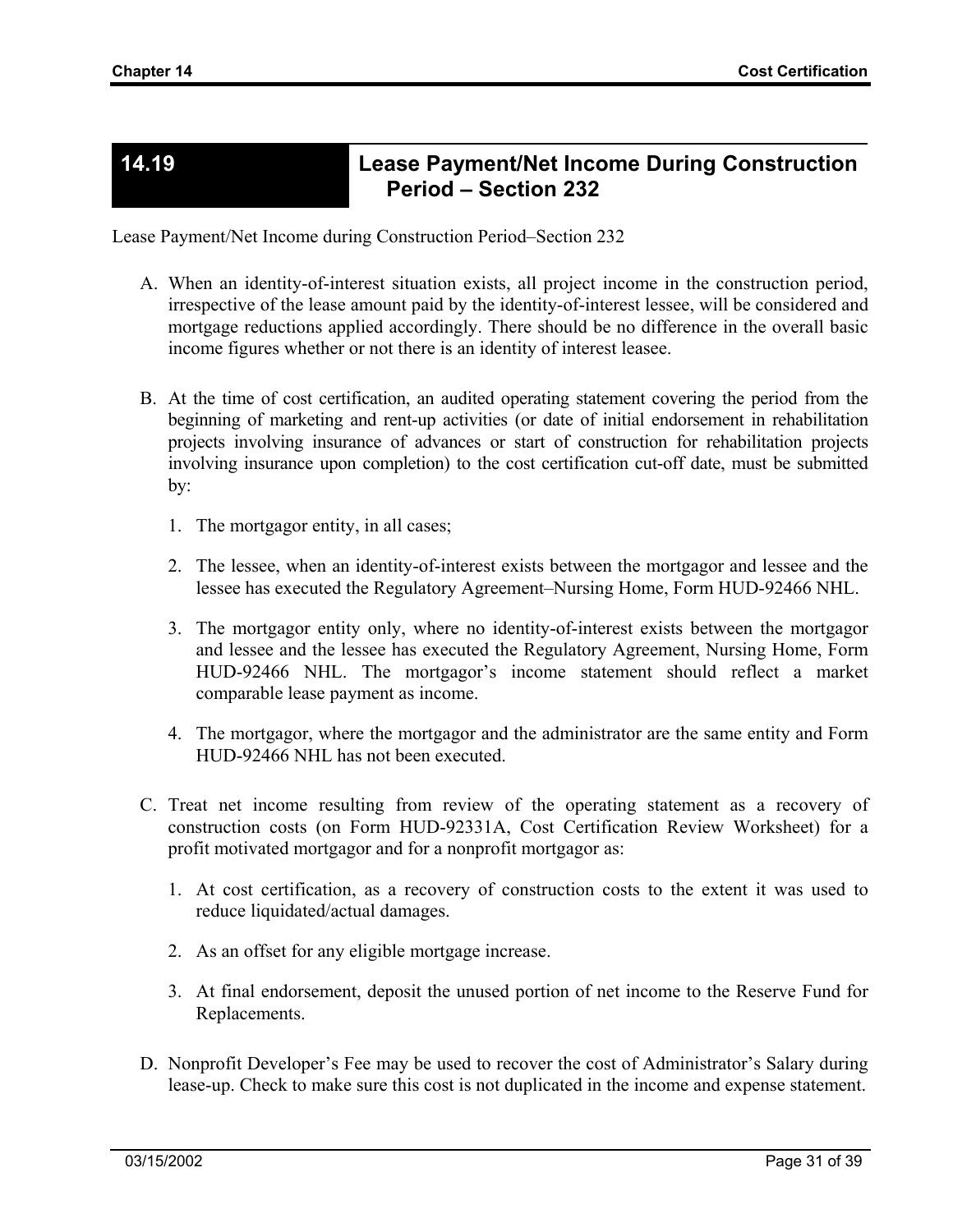### **14.20 Modified Form of Cost Certification – Section 223(f)**

- A. A modified form of cost certification shall be completed and submitted for review 15 days prior to the initial/final endorsement of the loan for insurance for all projects processed pursuant to Section 223(f) except those 207/223(f) refinancing transactions where 80% of value is the controlling criterion. (In such cases, cost certification is not required.)
	- 1. The mortgagor must certify to the total actual costs incurred in the acquisition or refinancing of the property. The certification must be submitted on Form FHA-2205-A, and it must be dated and signed by an authorized agent of the mortgagor.
	- 2. The mortgagee must submit the certification to HUD for computation of the maximum insurable mortgage and completion of Section II of Form FHA-2205-A.
	- 3. If, in a purchase transaction, the amount of the acquisition cost determined allowable at cost certification exceeds the estimate of value which was determined during processing, the rent formula shall be recomputed. This re-computation may be accomplished using the allowable acquisition cost as determined by cost certification and the collar amount of secondary financing represented by the approved promissory notes (Form HUD-92223).
- B. A supplemental cost certification must be submitted by the mortgagor where an escrow was established at endorsement for completion of non-critical repairs. In cases where actual costs are less than estimated, the maximum insurable mortgage must be recalculated. If the maximum insurable mortgage is reduced due to lower actual costs, the mortgagor must either:
	- 1. Provide the required prepayment to the mortgagee.
	- 2. Have the required prepayment deducted from the repair escrow.

# **14.21 Mortgage Reduction after Cost Certification**

- A. The National Housing Act requires that the mortgage will not exceed the applicable percentage of actual costs. If certified actual costs are lower than original projected cost as reflected in Form HUD-92264, a reduction in mortgage may be applicable. The Agreement and Certification, Form HUD-3305/3306, also addresses this issue and provides that where the Commissioner accepts, for cost certification, estimates of cost for any item, the later substitution of certified actual costs may require a reduction of the mortgage.
- B. Reductions of cost may arise from:
	- 1. Refunds, rebates, or discounts.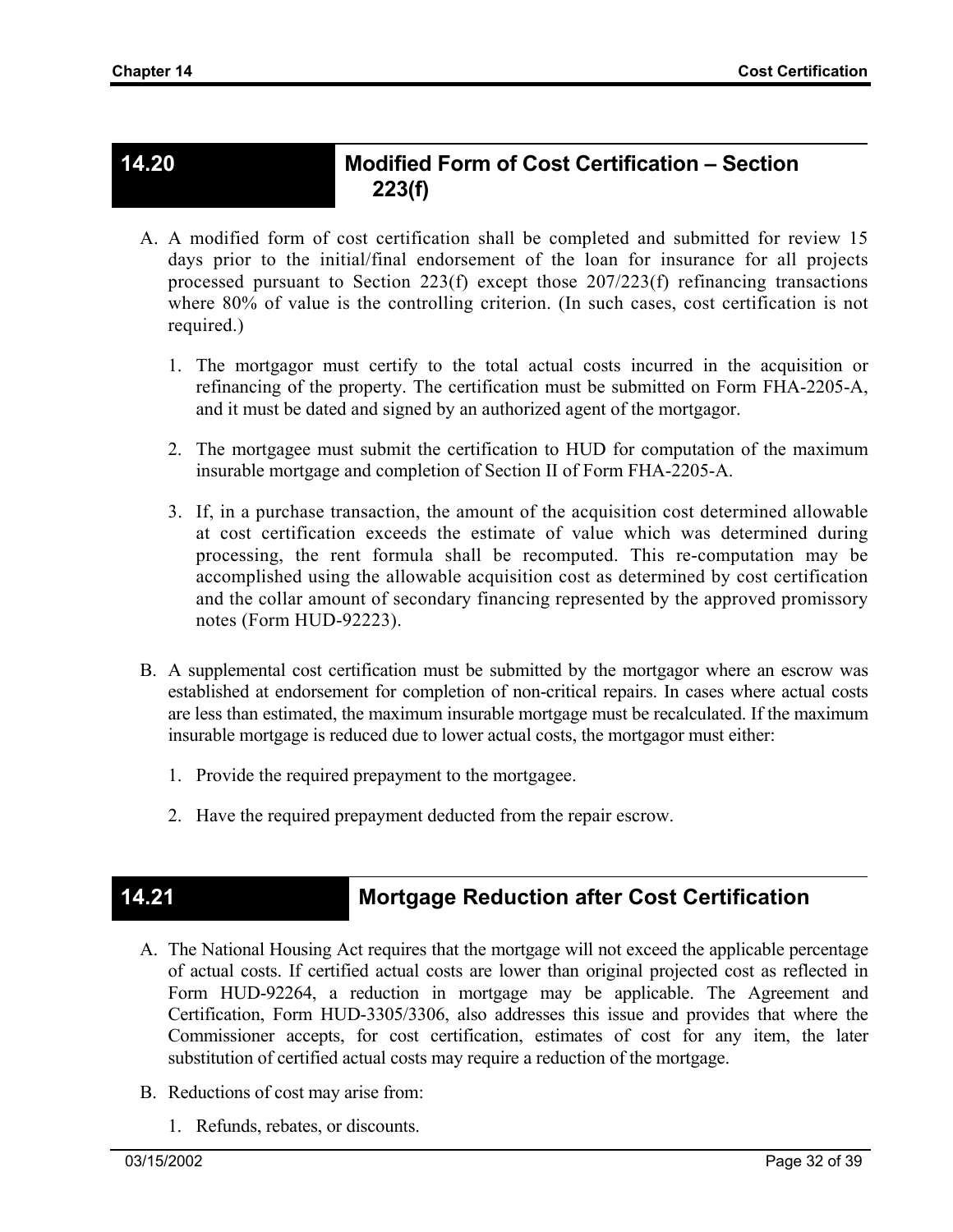- 2. Excess of escrows over the actual costs of incomplete construction items.
- 3. Refunds of deposits made by the mortgagor to prevent losses to the mortgagee from loss in connection with sale of the mortgage.
- 4. Settlement of claims against bonding companies or others after project completion.
- C. At final endorsement, the mortgagor must set up a cash escrow to pay all "to be paid in cash items" identified on Form HUD-92330, Mortgagor's Certificate of Actual Cost, and debts to third parties who made the original disbursement for an item listed as paid on Form HUD-92330.
	- 1. Reconcile the difference between:
		- a. Obligations listed on Form HUD-92023, Request for Final Endorsement of Credit Instrument or FHA-2455 (For Insurance Upon Completion Projects only).
		- b. The "to be paid" column on Form HUD-92330 plus debts to third parties.
	- 2. Difference must be supported by paid receipts and a statement from the mortgagor identifying by name and cost, those items paid in cash. The receipts and statement are affixed to Form HUD-92023/FHA-2455.
	- 3. Do not accept personal or business checks issued by the mortgagor at final endorsement as evidence of payment. Payment must be in certified or cashier checks.
	- 4. Prepare a new Form HUD-92331A to disallow obligations listed as "paid" or "to be paid" on Form HUD-92330, which are represented at final endorsement as paid by HUDapproved notes. Prepare a new Form HUD-92580 from the total of HUD-approved cost of revised Form HUD-92331A.
	- 5. Undisbursed mortgage proceeds may supplement or satisfy the cash escrow.
	- 6. Use Form HUD-92476-1, Escrow Agreement for Unpaid Construction Costs:
		- a. To set up the cash escrow.
		- b. Attach a detailed listing of the unpaid costs.
	- 7. Use Form HUD-92464, Request for Approval of Advances of Escrow Funds to disburse escrow.
	- 8. Escrow should be disbursed within 45 days after final endorsement. If all of the funds are not disbursed follow the procedures in D below.
	- 9. At final endorsement, if all obligations have been paid in cash, nothing else is needed.
- D. Sixty days after final endorsement:
	- 1. Prepare a new Form HUD-92331A. Enter under the column heading:
		- a. "2264" the amount of each item of cost recognized from the earlier Form HUD-92331A "Allowed" column.
		- b. "2330/2330A" the amount listed in Column C of the Mortgagor's Certificate of Actual Cost, Form HUD-92330, for each item of cost.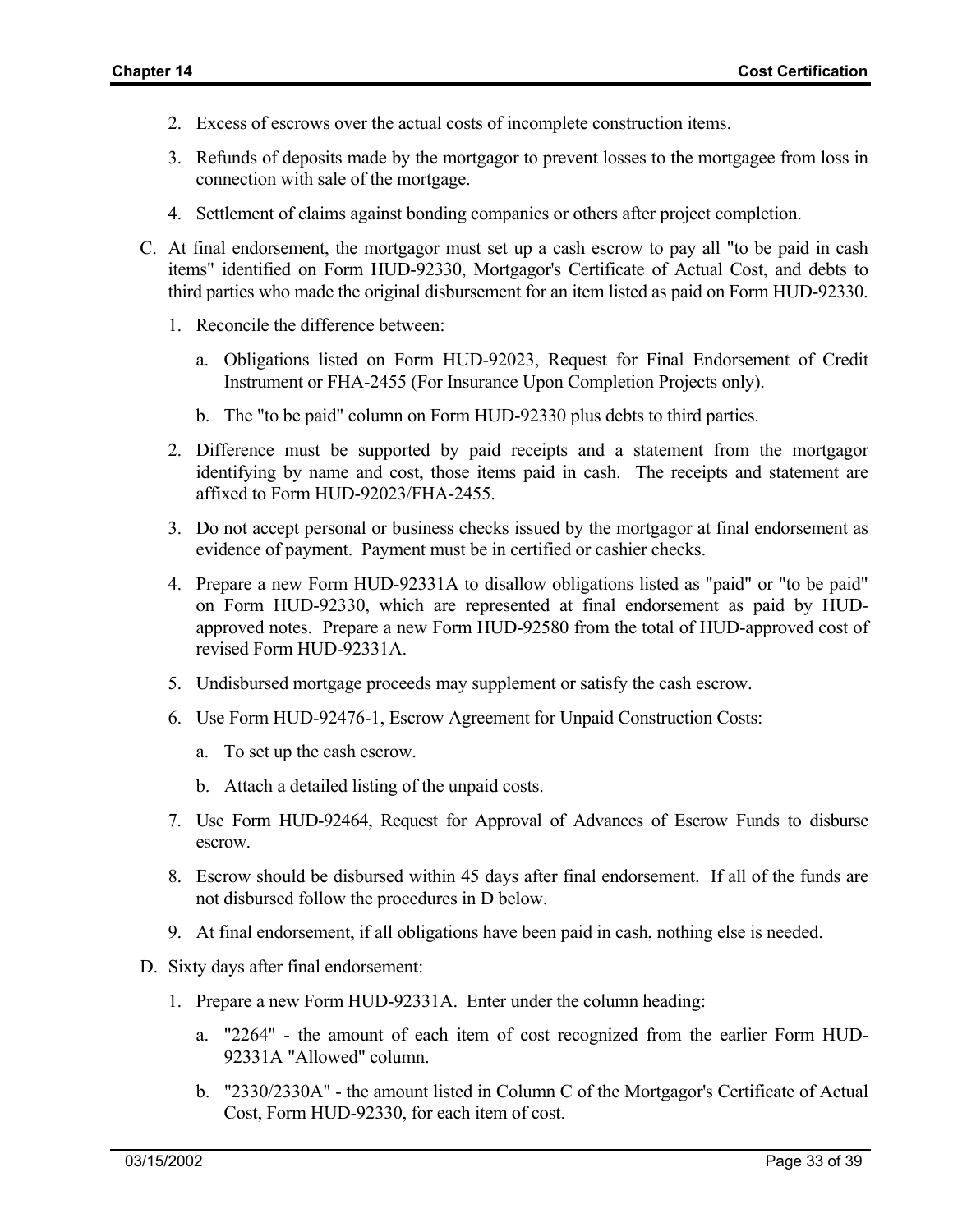- c. "Allowed" the amounts paid in cash based on the reconciliation performed in Paragraph B above and disbursements from the cash escrow account.
- c. "Disallowed" the lower of the amounts previously allowed or paid in cash.
- 2. Compute a new Maximum Insurable Mortgage, Form HUD-92580, based on the total of the "Disallowed Column" (Form HUD-92331A). If this computation produces an amount less than the mortgage finally endorsed:
	- a. Notify the Directors of Housing Development and Management by memorandum that prepayment to the mortgage is required.
	- b. Prepayment is mandatory and is applied:
		- (1) In amounts equal to the scheduled monthly principal payments, to the extent possible.
		- (2) Any remainder goes to the Reserve for Replacements Fund.
	- c. If HUD is notified that payment has been delayed because of a dispute or litigation, retain funds to pay the amount pending resolution of the dispute.
	- d. Notify the mortgagee or escrow agent by letter of the required prepayment.
	- e. Control the remaining balance in a special account, as a reserve for unpaid construction costs from which disbursements may be made only after written consent of the Field Office.
- 3. The mortgagee will continue to use the existing amortization schedule for servicing the mortgage.
	- a. The prepayment is in addition to the regular monthly payments to principal.
	- b. There is no adjustment in the amount of the annual MIP due because of these mandatory prepayments.
- 4. The escrow requirement does not apply to funds the general contractor owes. However, the general contractor must submit a reconciliation of its "to be paid" items.

### **14.22 Increase in Mortgage Amount**

- A. Timing–Generally, requests for a mortgage increase should not be considered until the project is complete, cost certification has been submitted, and final endorsement will likely be achieved immediately following processing of the mortgage increase.
- B. Base for considering mortgage increase: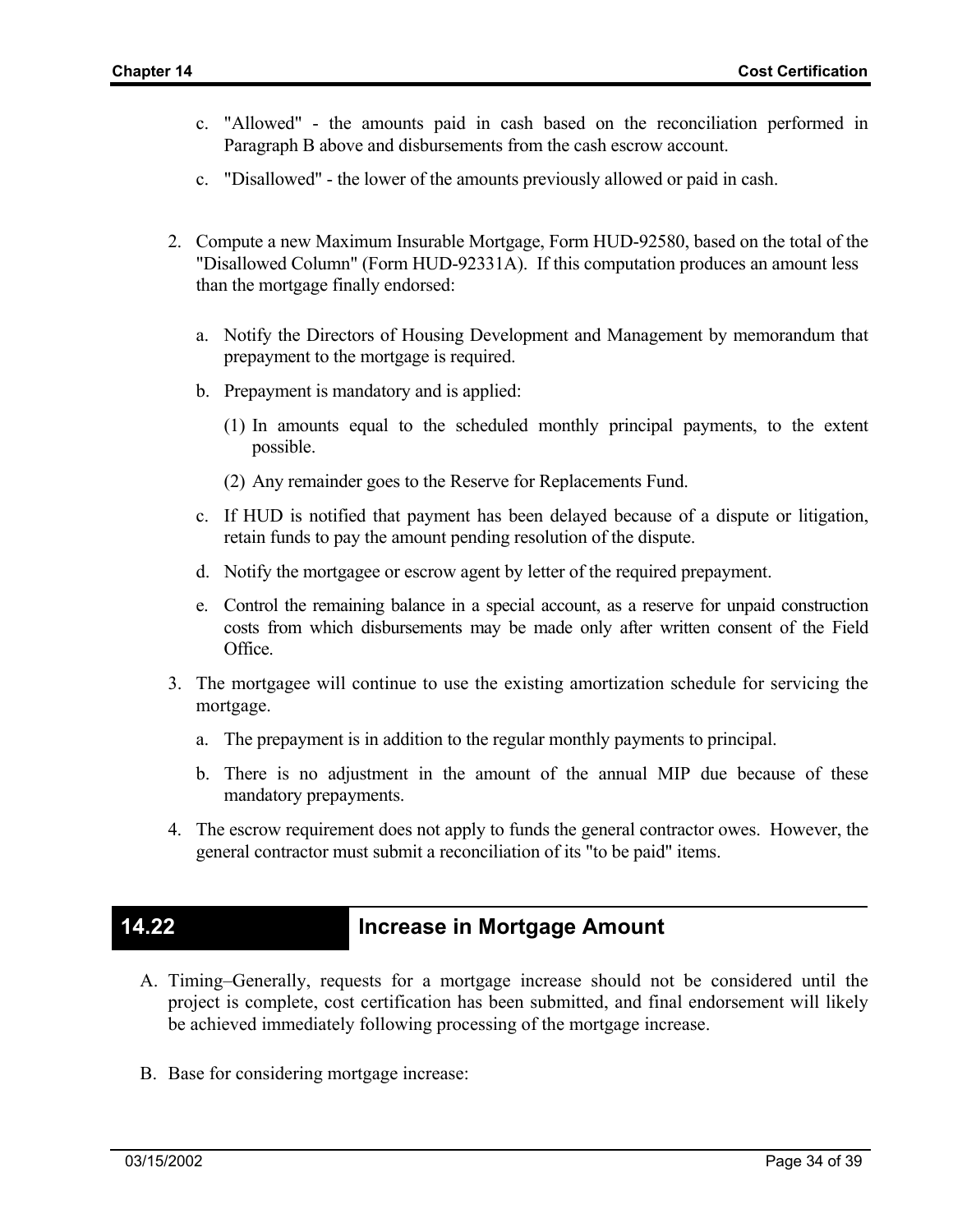- 1. Necessary changes that arise from differing site conditions (as defined in the construction contract).
- 2. Compliance with local codes.
- 3. Unforeseen conditions that may affect the safety and health of occupants.
- 3. Betterments that are economically justified (e.g., those that produce significant cost savings to project operation, can be reflected in increased income expectancy, or enhance the security of the mortgage).
- C. Costs caused by extensions in construction time, when such extensions: are approved by HUD; justifiable under AIA General Conditions; and caused by problems beyond the contractor's control.
- D. Other costs not known at Firm Commitment resulting from requirements of local authorities and beyond the mortgagor's control.
- E. Construction (hard) cost increases caused by a natural disaster declared by Federal or State government, to the extent not covered by casualty insurance.
- F. Increased costs resulting from concealed subsurface site conditions, provided it is determined that exploratory tests during project design were sufficient and thorough and neither the architect nor engineer were at fault.
- G. Cost of substituting a general contractor when the original general contractor is terminated for cause and the surety has failed to perform.
- H. To correct a substantial HUD error in the original processing which would otherwise result in serious inequities.
- I. Any mortgage increase for an insured project must be more than 2-1/2 percent of the original mortgage and at least \$50,000.

### **14.23 Restrictions for Mortgage Increases**

- A. A mortgage increase may not be granted for cost overruns associated with: completion of the work in accordance with the original contract documents by the original contractor, changes made primarily for the convenience of the mortgagor or contractor, nor for the aggrandizement of the mortgagor or contractor.
- B. Cost overruns are not a basis for granting a mortgagor's request for mortgage increase nor are changes made primarily for the convenience or aggrandizement of the mortgagor or contractor.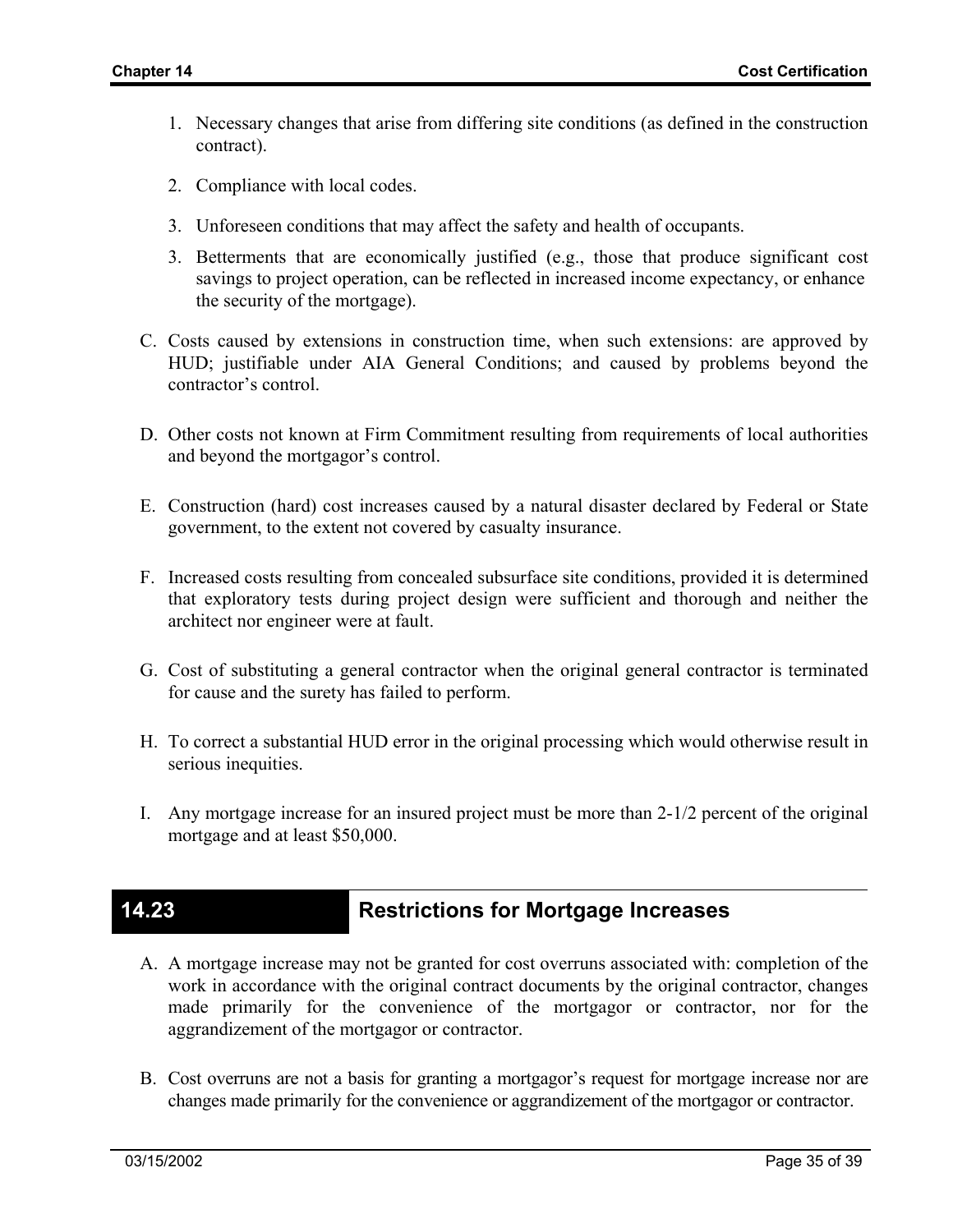- C. Any mortgage increase for an insured project must be more than 2-1/2 percent of the original mortgage and at least \$50,000.
- D. The increase must be supported by net income under Criterion 5 of Form HUD-92264-A.
- E. A mortgage increase may not be granted for replacing a contractor where the mortgagor sets up a "straw contractor" for purposes of BSPRA.

### **14.24 Processing a Mortgage Increase**

Technical processing consists of Step One through Step Four below. The four steps to processing a mortgage increase, depending on the condition being considered, are:

- A. Step One: Use the alternative applicable to the condition being considered:
	- 1. Alternative One. Applicable to necessary and betterment change order cost increases.
		- a. Architecture and Valuation staff review the change orders to determine eligibility for processing a mortgage increase. Architecture further reviews for the added cost.
		- b. Mortgage Credit computes the allowable costs on Form HUD-92331-A, Cost Certification Review Worksheet–Mortgage Credit Staff, Line 1.d. Reduce this amount by the cost attributable to any change order(s) not qualifying for a mortgage increase.
		- c. The adjusted hard cost forms the basis of the mortgage increase computation
	- 2. Alternative Two. Applicable contract time extension increase to soft costs.
		- a. Mortgage Credit computes the allowable costs on Form HUD-92331A, Cost Certification Review Worksheet–Mortgage Credit Staff, Line 3 through 6.
		- b. The adjusted soft cost forms the basis of the mortgage increase computation.
	- 3. Alternative Three. Applicable to construction contract cost increases due to a change in the contractor.
		- a. A&E staff computes a new Form HUD-2328 and Form HUD-92264, Section G through Line 50.
		- b. Mortgage Credit staff computes the allowable costs of Form HUD-92331A, Cost Certification Review Worksheet–Mortgage Credit Staff, Line 1.c. for hard cost increases between the original contractor and the contractor completing the work, and Lines 3 through 6 for soft cost increases associated with the change in contractor.
		- c. The adjusted hard and soft costs form the basis of the mortgage increase computation.
	- 4. Alternative Four. Applicable to substantial error in HUD cost processing.
		- a. A and E staff computes a new Form HUD-2328, and Form HUD-92264, Section G through line 50.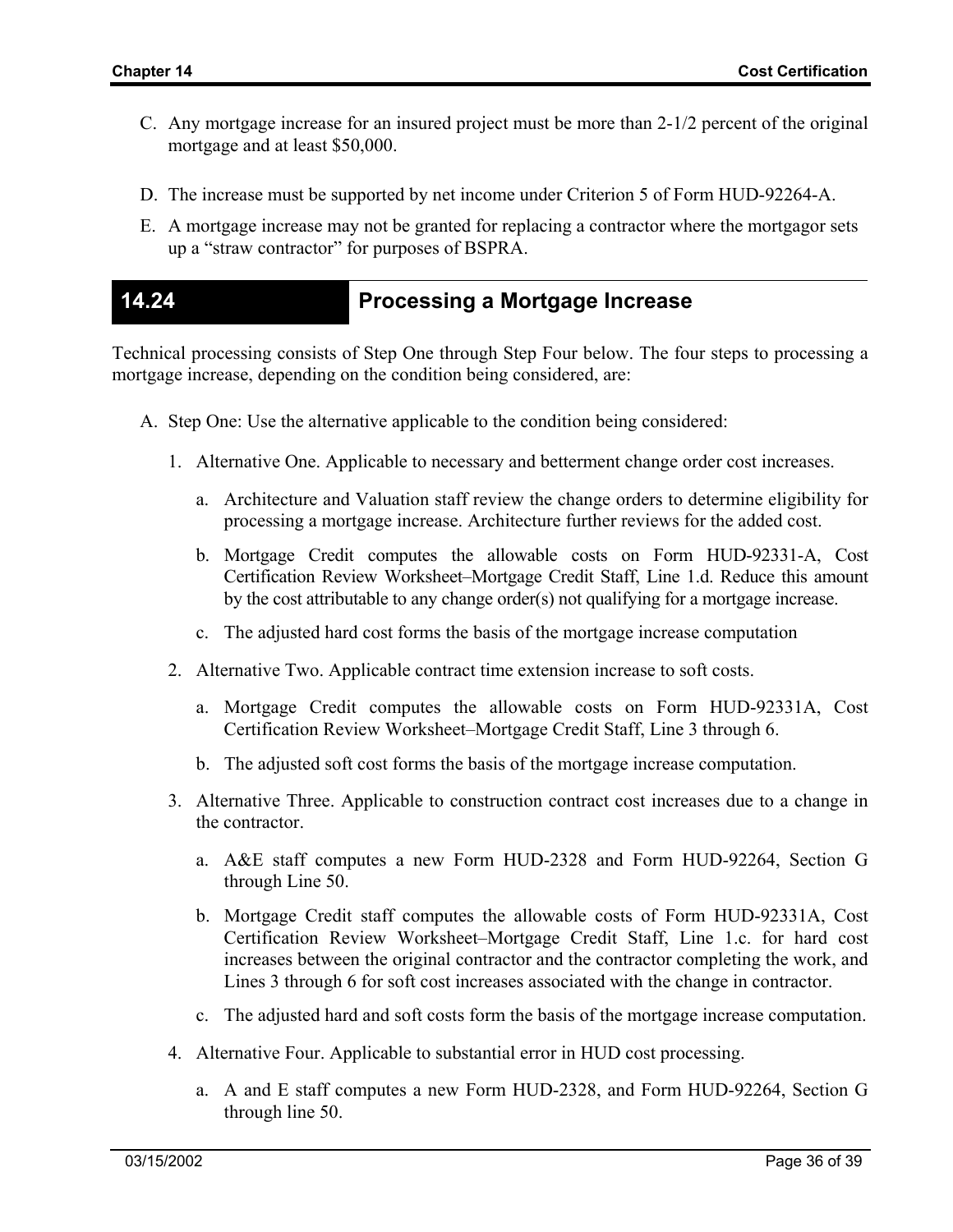- b. Mortgage Credit computes the allowable costs on Form HUD-92231A, Cost Certification Review Worksheet–Mortgage Credit Staff, Line 1.c, using the criteria in below paragraph.
- c. The allowable construction costs for processing the increase will be based upon the lesser of:
	- (1) The amount of the construction cost certified by the mortgagor, or
	- (2) The upset price of the construction contract as adjusted by approved change orders eligible for a mortgage increase, plus the increases resulting from correcting or errors in the original processing.
- d. The adjusted hard cost forms the basis of the mortgage increase computation.

NOTE: The mortgage credit examiner must not use the adjusted upset price of the construction contract as a limiting criterion at cost certification where there is a substantial error in HUD cost processing.

- B. Step Two: Mortgage Credit must compute (for use by Valuation in completing Form HUD-92264) the eligible costs and fees for the following: architect's fees, bond premium if paid by the mortgagor, other fees not included in the construction contract and paid by the mortgagor, interest, taxes, insurance, developer's fee (if applicable), legal, organizational and audit fees, marketing (if applicable), offsite costs, as-is land value and "as-is" value of property (if applicable). Mortgage credit must comply with the following in computing the costs and fees.
	- 1. Do not increase BSPRA or restore Contingency Reserve or Developers Fee.
	- 2. Do not include non-mortgageable items (construction or permanent loan extension fees; discount rate, maintenance fees, etc.)
	- 3. Offset non-mortgageable items by net income (net non-proprietary income, if applicable) to offset amount of mortgage increase, and
	- 4. For increases caused by natural disaster:
		- a. Consider in the revised cost any increases from any interim closing for: carrying charges, financing fees, and legal fees. Do not include any cost due to construction delays before the disaster,
		- b. Cut the new estimated replacement cost by the amount of any actual recovery through insurance proceeds, and
		- c. Require prepayments to be made for any late recovery of insurance proceeds.
- C. Step Three. Valuation must use the costs and fees developed by Mortgage Credit in Step Two in revising Form HUD-92264. Valuation must consider each of the following:
	- 1. Examination fee, initial service fee, GNMA/FNMA fee, inspection fee MIP, and title and recording based on the approvable increased mortgage amount.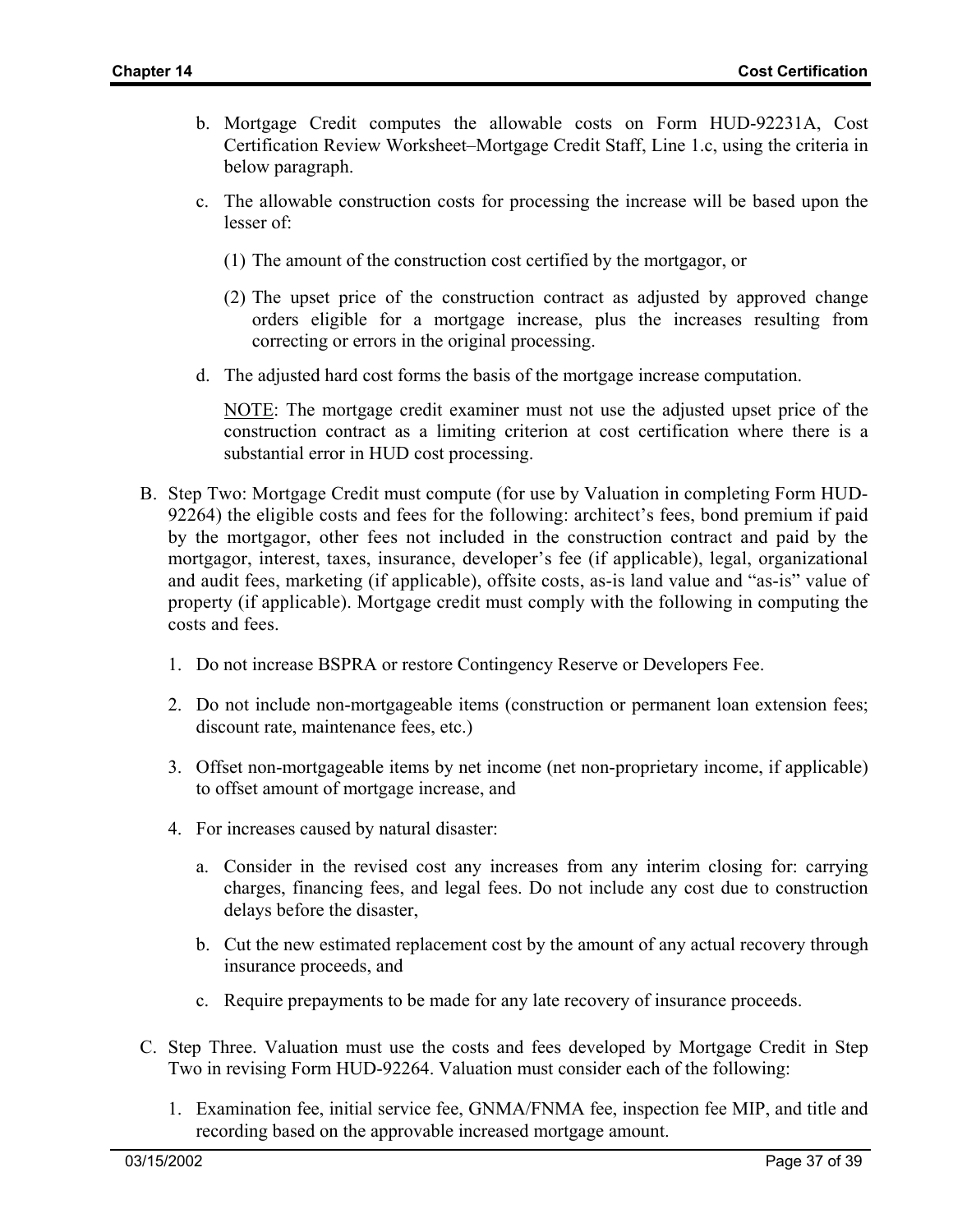- 2. Net income derived from market rent, expense and occupancy estimates current as of the date of mortgage increase processing.
- D. Step Four. Mortgage Credit must prepare a revised Form HUD-92264-A, using the revised Form HUD-92264 and Trial Form HUD-92264A prepared by Valuation in Step Three.

### **14.25 Authorization to Reopen Mortgage Transaction**

- A. Advise the mortgagee of HUD's approval or denial of the request for a mortgage increase upon completion of technical processing. Use Specimen Letter–Agreement Authorizing Reopening of Mortgage Transaction, to notify the mortgagee, where a determination is made to increase the mortgage.
	- 1. Approval of a mortgage increase is subject to the payment of the following fees based on the amount of the increase.
		- a. Application Fee of \$3.00 per thousand of the increase.
		- b. Inspection Fee of \$5.00 per thousand of the increase applicable only where the increase involves construction (hard) costs.

### **14.26 Document Distribution**

- A. Form HUD-92580, Maximum Insurable Mortgage.
	- 1. Mortgagee–original and one executed copy.
	- 2. One executed copy to each of the following: Closing Attorney, Mortgage Credit Control File, Washington Docket, Field Office Docket, Field Office Valuation Data Bank.
- B. Cost Certification Documents. Original documents filed in the Washington Docket and one copy in the Field Office Docket.

### **14.27 Audit by Inspector General**

The Hub Director should request the District Inspector General for Audit to audit the mortgagor's and/or contractor/s books where apparent discrepancies appear to arise from other than inadvertent error, or creditable misinterpretation of applicable criteria. Do not issue Form HUD-92580, Maximum Insurable Mortgage, before completion of an IG Audit initiated before its issuance. An audit must also be requested for any indicated fraud or material misrepresentation detected after issuance of Form HUD-92580.